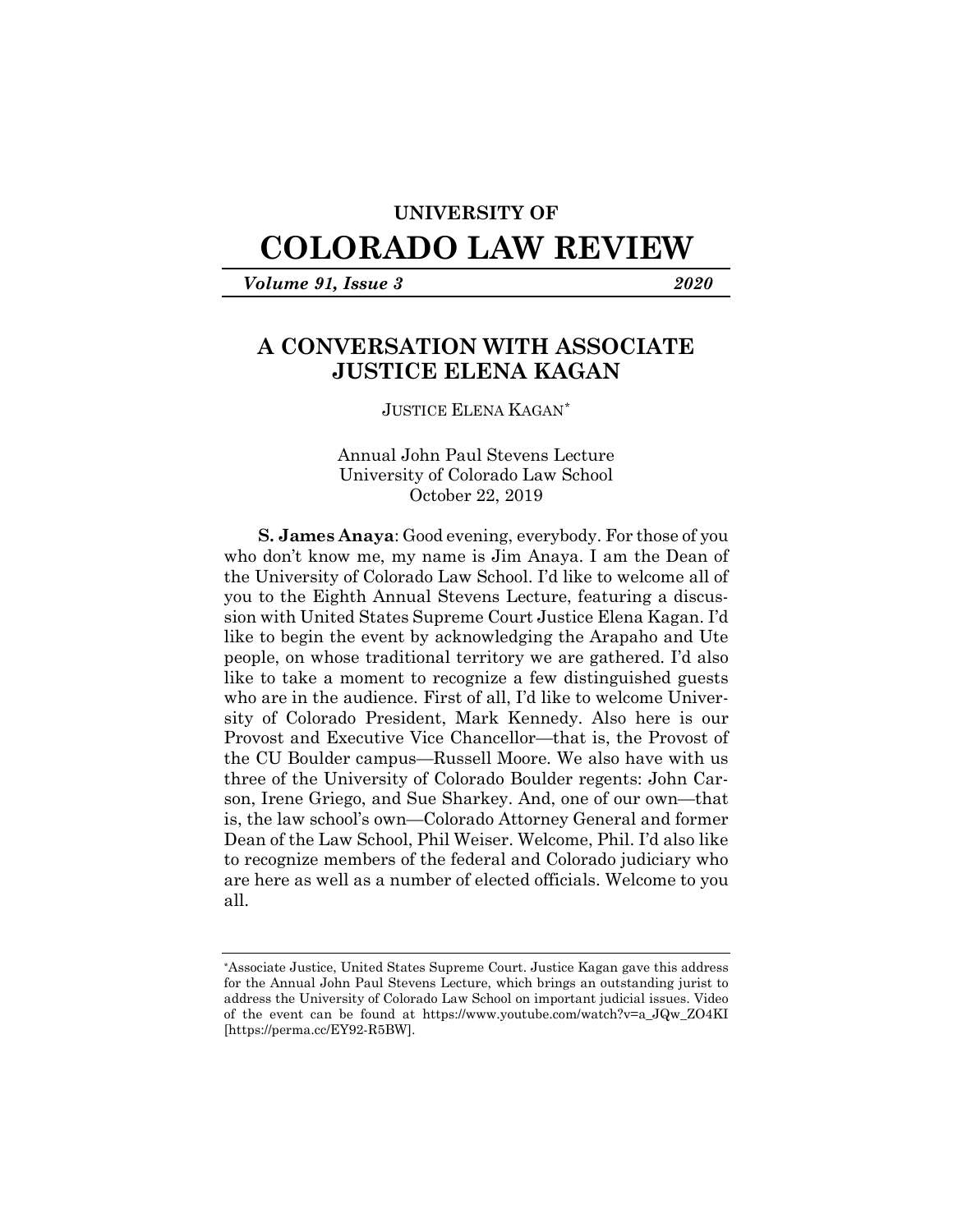This evening's event is organized by the law school's Byron R. White Center for the Study of American Constitutional Law, which was founded with a generous bequest by Colorado Law alumnus Ira C. Rothgerber, Jr. The Center's name honors the late U.S. Supreme Court Justice Byron R. White, a Coloradoan who made a mark on the country's legal landscape with his work on many of the prominent constitutional issues of his day. True to Justice White's legacy, the work of the Center is premised on the belief that informed and engaged citizens and an ongoing conversation around the Constitution are essential to our democracy. No doubt we are at a time when this conversation and a collective commitment to constitutional values have elevated importance. The Center's John Paul Stevens Lecture is named for another prominent U.S. Supreme Court Justice. Justice Stevens regrettably passed away just a few months ago. This lecture series is a tribute to his exemplary and courageous service on the bench and stature as one of the gems of American jurisprudence.

The Stevens Lecture brings to the campus each year a distinguished jurist to contribute to the life of our community. We are fortunate to have welcomed in previous years several outstanding judges, including a number of U.S. Supreme Court justices, who have enriched our community with thought-provoking insight into the role of our judiciary and its highest Court in the nation's legal and related political and social orders. The U.S. Supreme Court in particular has a monumental role. It endeavors to guard the values and architecture of liberty, equality, and solidarity found in the Constitution, and it does so against the excesses of majority will, partisanship, or presidential overreach. The Supreme Court, however, is made up of nine individual human beings, each with her or his individual perspective on the balances struck in the Constitution and on the precise guideposts of constitutional decision-making. We are most proud to have one of these nine with us this evening.

This year's Stevens lecturer is the Honorable Elena Kagan, Associate Justice of United States Supreme Court. Notably, Justice Kagan replaced Justice Stevens on the Supreme Court after the late Justice announced his retirement, and President Barack Obama appointed her to the Court. Immediately prior to joining the Supreme Court, Justice Kagan served as the first female solicitor general of the United States, and in that position, she argued in a number of important cases to the Supreme Court. She's had a storied legal career since graduating from Harvard Law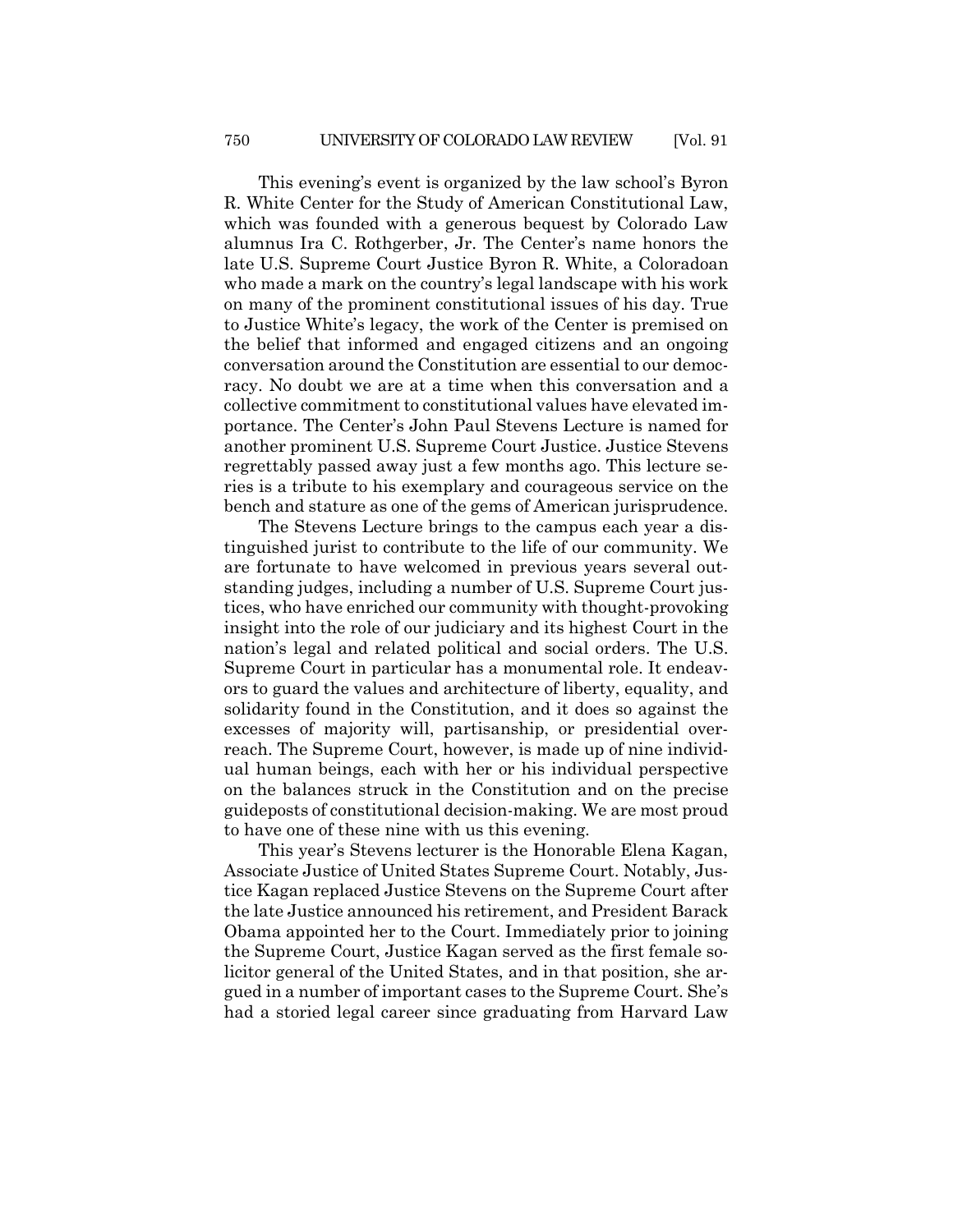School, not only in public service but also in the private sector and the Academy. She was a law clerk for Justice Thurgood Marshall, served President Bill Clinton as well as President Obama, practiced law at the powerhouse firm of Williams and Connolly in Washington, D.C., and was a professor at both Chicago Law School and Harvard Law School, eventually serving as Dean of Harvard Law for five years. The blog "Oyez" comments that Justice Kagan brings a fresh perspective to the Supreme Court "based on her prowess with technology and pop culture."[1](#page-2-0) And I would add that she also brings to the Court a wisdom grounded in a love for the law and the justice it can yield and an awareness of the people and world that it touches.

Joining Justice Kagan on the stage this evening is the Director of the Byron White Center, Provost Professor of Civil Rights Law Suzette Malveaux. Professor Malveaux is a nationally recognized expert and frequent commentator on civil rights and class action litigation. She joined the University of Colorado Law School just over a year ago from Catholic University of America, and since then, her commitment to cutting-edge scholarship, innovative teaching, and public service have contributed to the life of the law school. After a discussion with Justice Kagan, Professor Malveaux will take a few questions for the Justice that have been submitted by Colorado Law students in advance. [. . .] It's now my pleasure and honor to ask you all to join me in welcoming to the stage United States Supreme Court Justice Elena Kagan and Professor Suzette Malveaux.

**JK**: Thank you. I can't see anything, but it looks like there are a lot of you here. I'm very honored—it's great to be here.

**SM**: There are over two thousand here, so there's a great demand for you to be here. It's such an honor. Thank you so much for being here. We're absolutely thrilled that you're here for the Stevens Lecture. One of the special things about you being here for the Stevens Lecture, as the Dean mentioned, is that this lecture is actually named after Justice John Paul Stevens, who was your predecessor on the bench. In fact, he gave the first inaugural lecture in 2011. I've heard you speak eloquently at his funeral service and elsewhere about how you fill his seat on the bench, but you can't fill his shoes.

<span id="page-2-0"></span><sup>1</sup>*. Elena Kagan*, OYEZ, https://www.oyez.org/justices/elena\_kagan.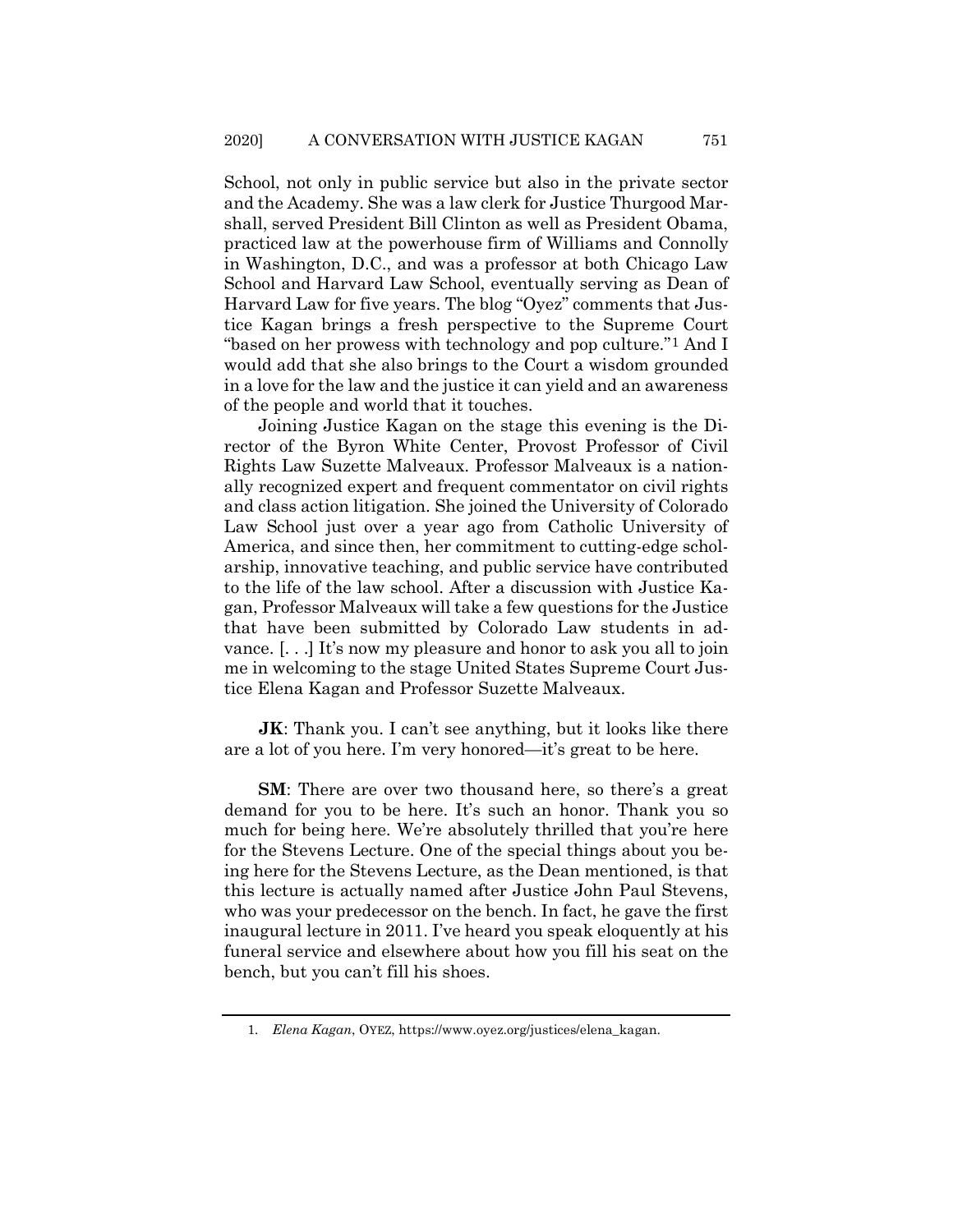**JK**: Too large.

**SM**: Can you tell us a little bit about his influence on you and what it's like to carry forward his legacy?

**JK**: It was so sad for me and for all my colleagues this summer when he passed away. He was a great, great man, and I never had the chance to serve with him, so unlike many of my colleagues, I can't tell stories about what it was like to be on the bench with him or in conference with him. But he is, and long has been, a hero of mine. He has a passage in one of his books about how he was honored to take the place of Louis Brandeis on the Court. On the Court, there are particular seats, and everybody knows which justices have filled those particular seats. And I sit in a seat which went: Louis Brandeis, and Bill Douglas, and John Stevens, and then me, which is quite extraordinary. I mean, if John Stevens felt that way about Louis Brandeis, I feel that way about John Stevens. He was a man of extraordinary brilliance but even more of extraordinary wisdom, which is not the same thing. He was a man of great integrity. He was a man of great independence. I mean, he always did what he thought was right, no matter what, and sometimes that meant he went his own way—wrote an opinion that nobody else signed on to, or voted in a way that nobody else joined—but that was okay with him, that he had his own view of the law, and he stuck with it, and was extremely independent-minded. He was a deeply kind person, which I think all his colleagues appreciated as well as his clerks and everybody else in the Court.

In terms of his judicial legacy, what he'll go down in history for is a deep commitment to the rule of law, to the principle that no person, however high or mighty, is above the law—that we're all subject to the same legal rules and the accompanying principle that whether you're powerful or whether you're powerless the most humble person, the poorest person, the least educated person—you're entitled to be treated by the legal system with the same dignity as the rich and the powerful. For me, that is a great legacy of a magnificent thirty-five-year career on the Court.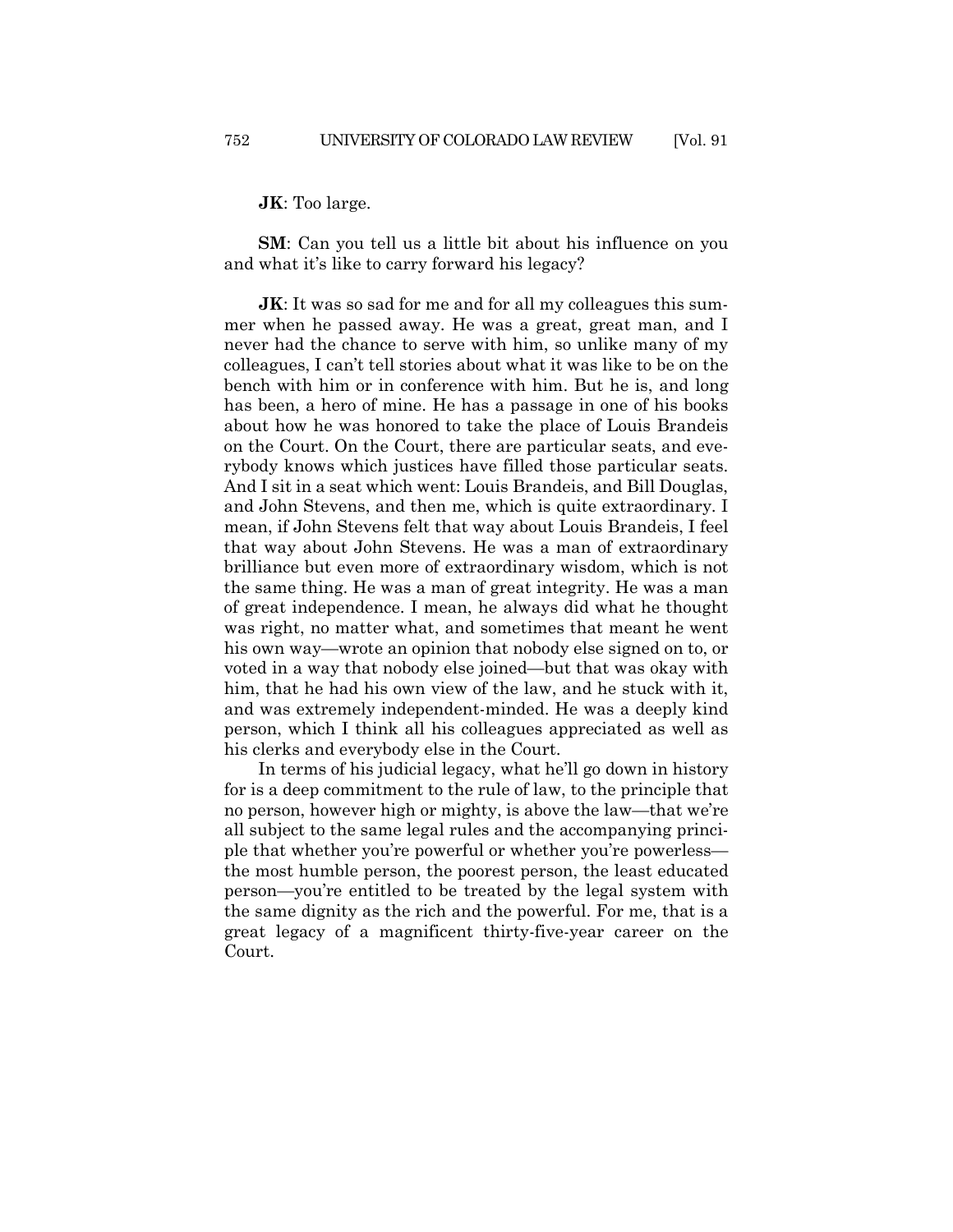**SM**: Absolutely. I have to ask this question because we have lots of students in the audience—can I get a show of hands for the students that are here? We have a lot of students.

**JK:** And you're all in the front, too, which is fantastic. You all got the good seats. I don't know who they put up there, but . . .

**SM**: The students are our VIPs.

**JK**: That's the way it should be. What is law school about except for the students, right? That's what everybody else is there for.

**SM**: This is for the students. I think they're dying to know: why did you go to law school, what it was like for you to be a law student, and if you could give some advice to our law students about approach to law school or entering their legal career, especially in this time period.

**JK**: I went to law school for all the wrong reasons—just think I'll be honest about that. When I was a dean, I was talking to a bunch of college students about whether they should go to law school, and I was saying all these kind of formulaic things about how you should really think about this, whether this is what you want to do, and you shouldn't go to law school just because you can't think of anything else, because you want to keep your options open. And as the words were coming out of my mouth, I was thinking, *I don't know*—*I went to law school because I couldn't really think of anything else, and I wanted to keep my options open*. So I don't really prescribe this as the way to approach this decision. But I'm here to say that even if you went to law school for all the wrong reasons like that—you know, when I started law school, I just loved law school from the beginning. [*Laughter*.] Does that make me weird? I don't know. From my very first day. I loved law school because it combines two things. One, I loved the thinking that law school demanded, I loved the kind of analytic rigor the law school demanded, I loved the sort of logical-puzzle kind of enterprise that law is. I'm trying to think through complicated legal problems, sometimes arcane legal doctrines, and sort of figuring it all out in the way that you might figure out a crossword puzzle.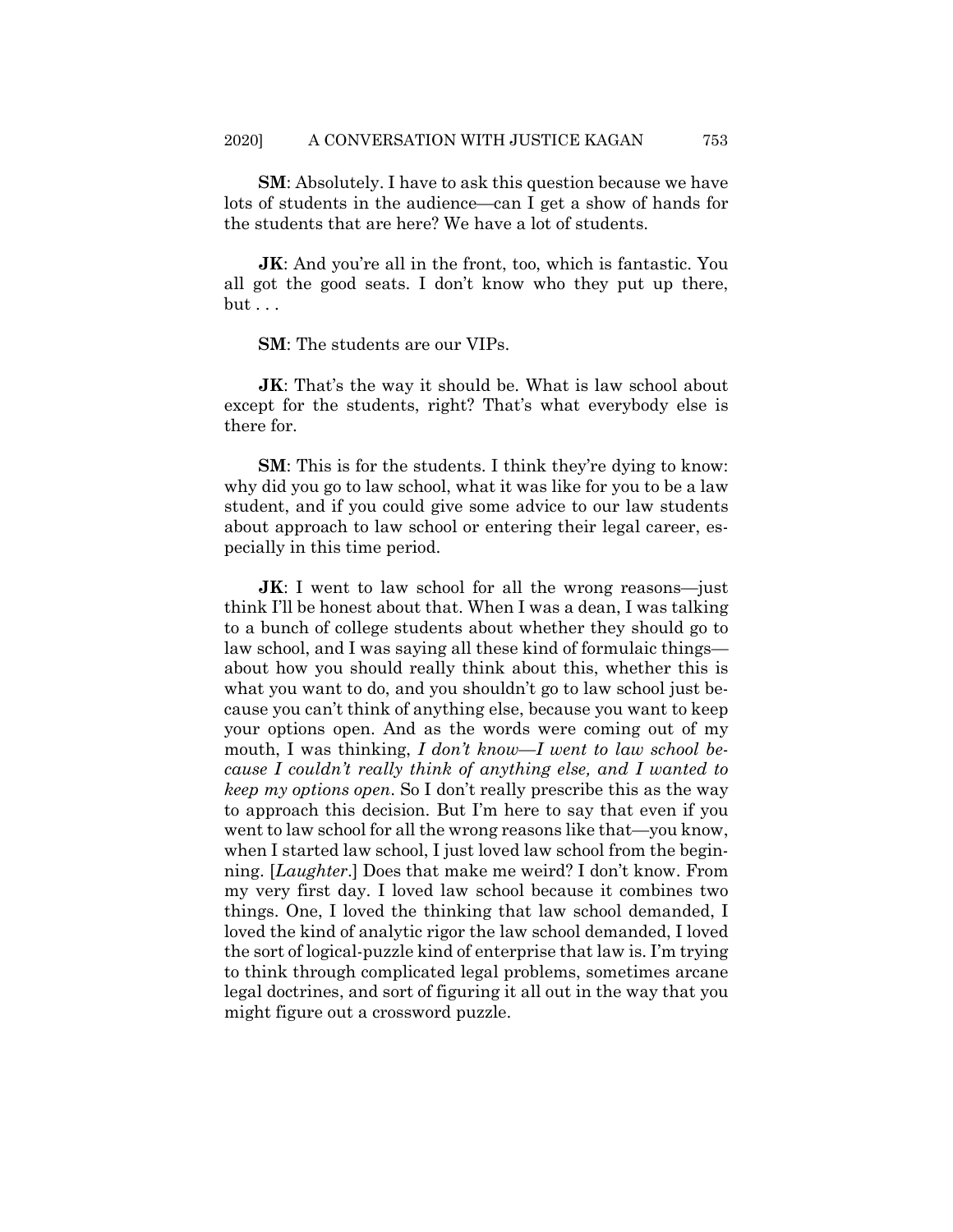But I also loved that this was not an abstract or sterile enterprise—that this was a way to make a difference in the world. It was very obvious to me in my law school classes that the law was about the betterment of our society, about the advancement of human welfare. It had this really practical aspect to it. You could see how it could make a difference in the world and how a person using it could make a difference in the world. So that's what I loved about law school.

I guess what I would say to students about what to do with their years in law school and how to think about their legal careers is: you have this great opportunity to find out in law school what really moves you, what are the kinds of things that you really care about—and they'll be different for all of you. If you come out of law school with a sense of, "Look, if this is the kind of thing that if I worked on, I would want to go to work every day, and I would feel as though I was doing the job full of purpose and meaning," that is a great thing to come out of law school with. Not everybody does, you know—some people find it later on in their legal careers—but to try to use law school as an opportunity to experiment in different things and an opportunity to try to find that passion, that sense of what you really care about.

Don't be so worried about planning. I'm a big anti-planner because I think most law students are planners, and most of you will plan enough. If you, every once in a while, think to yourself, *No, Justice Kagan told us not to plan*, it will be a good corrective. [*Laughter*.] Because I think actually that most of the best things that happen in people's legal careers—and when I think of people whose legal careers I sort of look at and say, *Wow, to lead a life in the law like* that—it's mostly luck and serendipity. I mean, of course you make your luck, and there are ways of putting yourself in the position to be offered certain opportunities, but you know, for the most part, things come out of the blue, I think. And that's the way life works. I think too many law students and young lawyers put themselves on this plan where first I have to do this, and then I have to do that, and that prepares me for the next thing. They'll start to say no to opportunities that sound really fun and exciting and interesting because it's not on the plan. Because they worry about if they leave the plan, *How do I get back on the plan?* I think the most fun and interesting and exciting parts of most legal careers is when people *do* leave the plan, and they just sort of look around and notice something;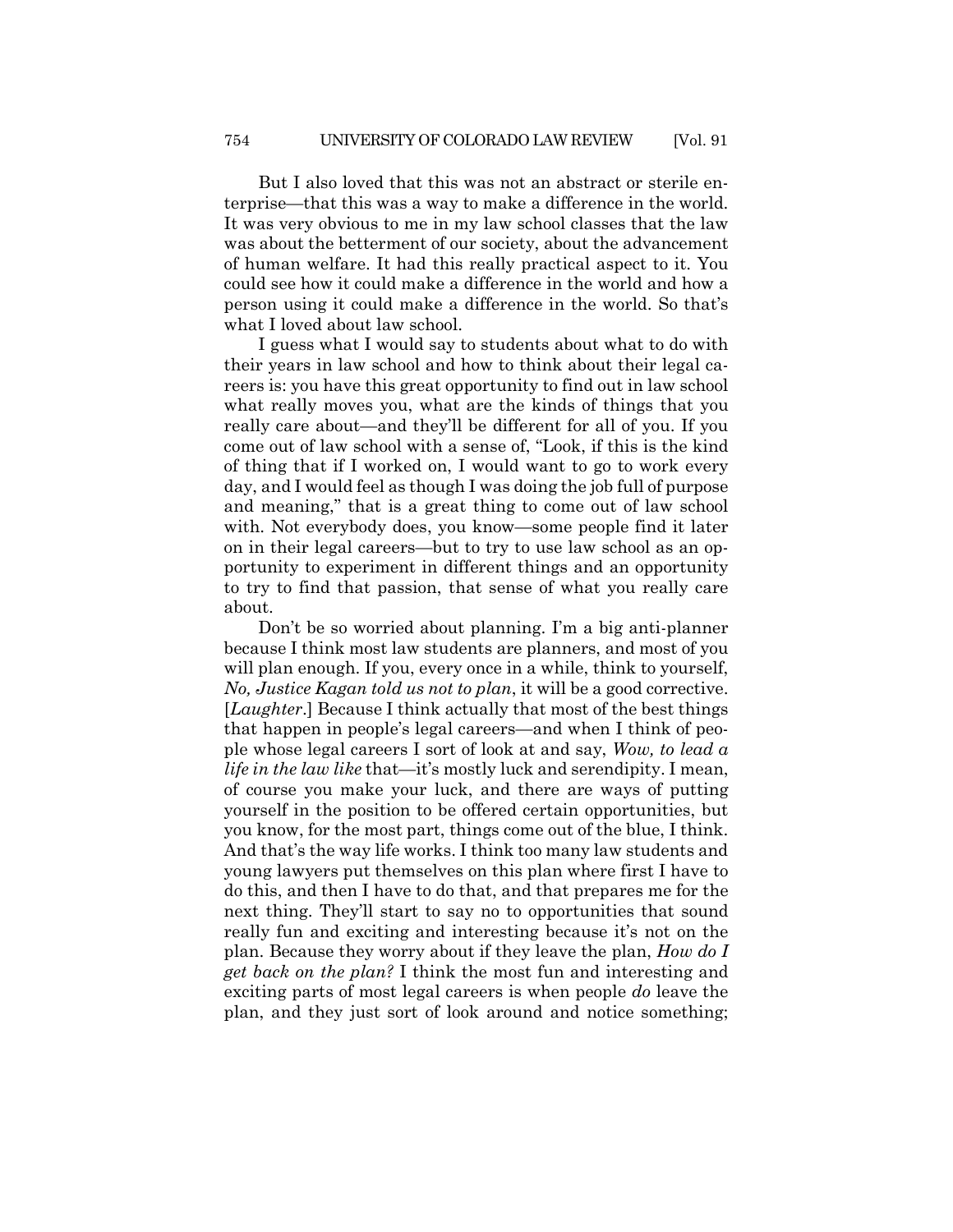they say, *You know, I never considered that for a minute, but gosh that looks a lot more fun than what I'm doing now*. You know what, I really think that the best legal careers are the ones that are guided by a sense of, *Is this more fun than what I'm doing now? I think I'll go do that, then*. You know?

**SM**: That makes sense. So your career, and you—I think have been looking around for a lot of fun, right? If I just think about your career, the way it's gone, you started off at Harvard Law School, as the Dean did a great recap here, and then you were clerking on the D.C. Circuit, and then you were clerking for Justice Thurgood Marshall on the Supreme Court, and then it's jumping to teach at University of Chicago, and then teach at Harvard Law School, and think *I'll become the Dean*, and then Solicitor General, and then a Supreme Court Justice. I mean, in some ways . . .

**JK**: And you skipped a few too!

[*Laughter*.]

**SM**: Yeah, I did! We only have so much time, right?

**JK**: I used to think that I couldn't keep a job really. [*Laughter*.] Every four years, I was off doing something else. But now, I'm looking forward to keeping this for a while.

[*Laughter, applause*.]

**SM**: Good! From an outsider's point of view, it looks like a dream life. But I'm interested in the times you failed. Can you tell us about those? And how do you deal with disappointment?

**JK**: If you look at my resume, you see all the jobs I got. You don't see all the jobs I didn't get. Truly, for every job I got, there were two that I didn't get and that I was disappointed about not getting. And starting from law school. I did very badly my first semester, and I thought, *Oh my gosh. Law school has finally outed me for the fraud that I have always been*. [*Laughter*.] It wasn't true. I sort of turned myself around and figured it out. I have flitted around a lot. Some people are more like, *I'm going to do one thing, go get one job, and it's going to be perfect, and*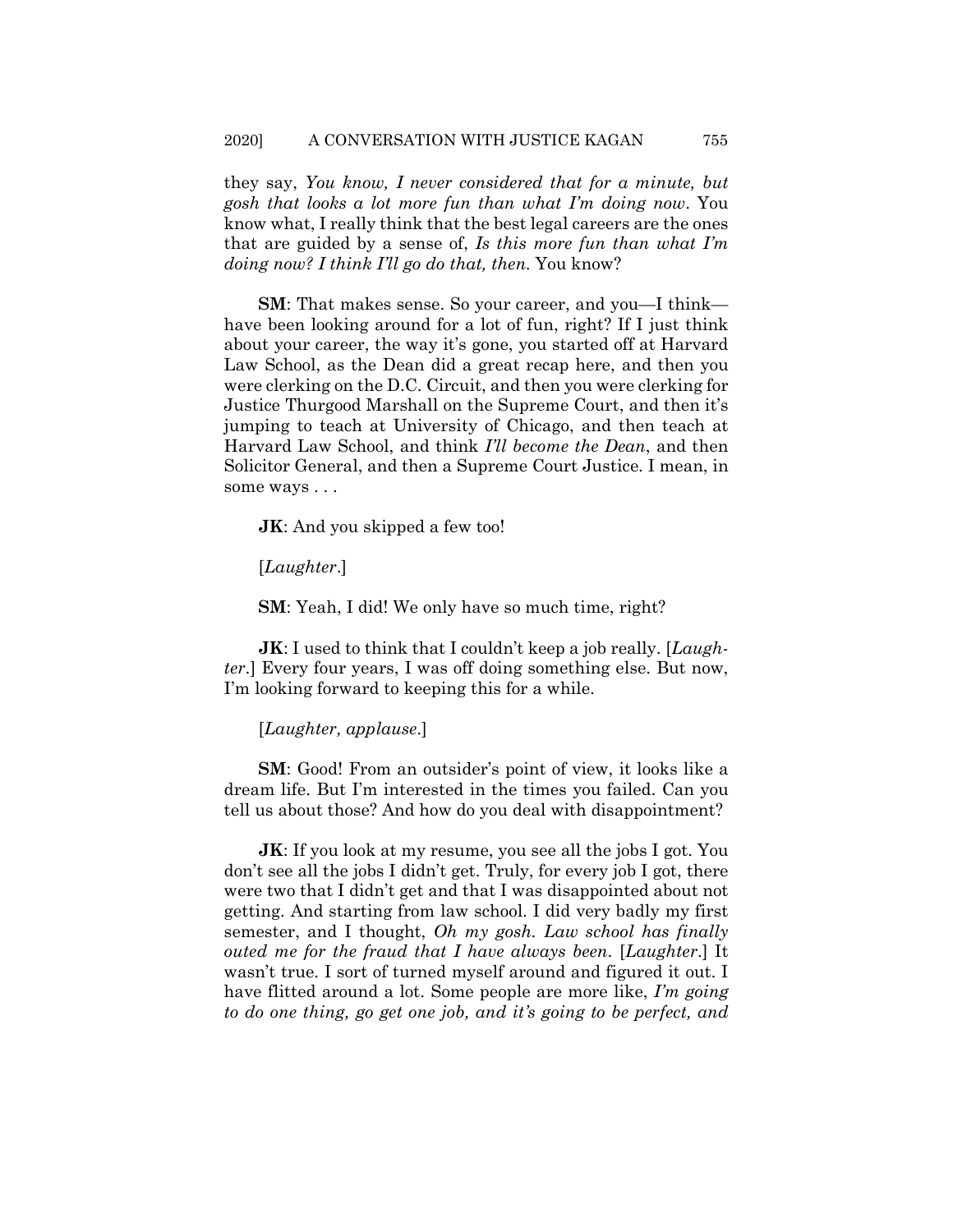*then I'll do that for my whole life.* If that's what makes you happy, that's fantastic. But if you're more like me: there are plenty of jobs that I didn't get along the road.

One job I didn't get was when Bill Clinton nominated me to be a judge before. The Senate didn't give me a hearing, and I never became a judge. There were other jobs in government that I didn't get. When I was Dean at Harvard, I was considered to be President of the University and I didn't get that. It was sort of all along the road. Some of these were high-class disappointments. But I am a big believer that you can't let disappointments get you down too much. I know it's a little bit of magical thinking, but I am a big believer in the idea that when a door closes, a window opens. It may be the best thing that ever happened to you that you didn't get a job. That is true of when I was nominated to be a judge. I was quite young at the time—I was in my late thirties. I had just worked for four years in the Clinton White House. I thought I really wanted to be a judge, and the Senate thought otherwise. It ended up that I didn't get it, and I spent the next decade doing all kinds of things that I really enjoyed. And I became a Justice anyway. So, it worked out fine.

**SM**: I think it worked out OK.

**JK**: It worked out fine!

[*Laughter*.]

**SM**: We obviously have a lot of folks here from Colorado, and there are certain legal issues that are salient in a square state like Colorado. What I'm thinking about really is Indian law, water law, environmental protection—those sorts of things. I'm wondering what your approach is. How do you go about educating yourself when it comes to, sort of, those complex areas of law, but then also other cultures that you may not be intimately familiar with? How do you educate yourself and your colleagues to address those matters?

**JK**: Yeah. I remember it was about my fourth year on the court. I was assigned an opinion by the Chief Justice, and it was a water law opinion involving Kansas, Nebraska, and Colorado. Colorado was more of a bit player in the litigation. It was really a dispute between Kansas and Nebraska. I do remember think-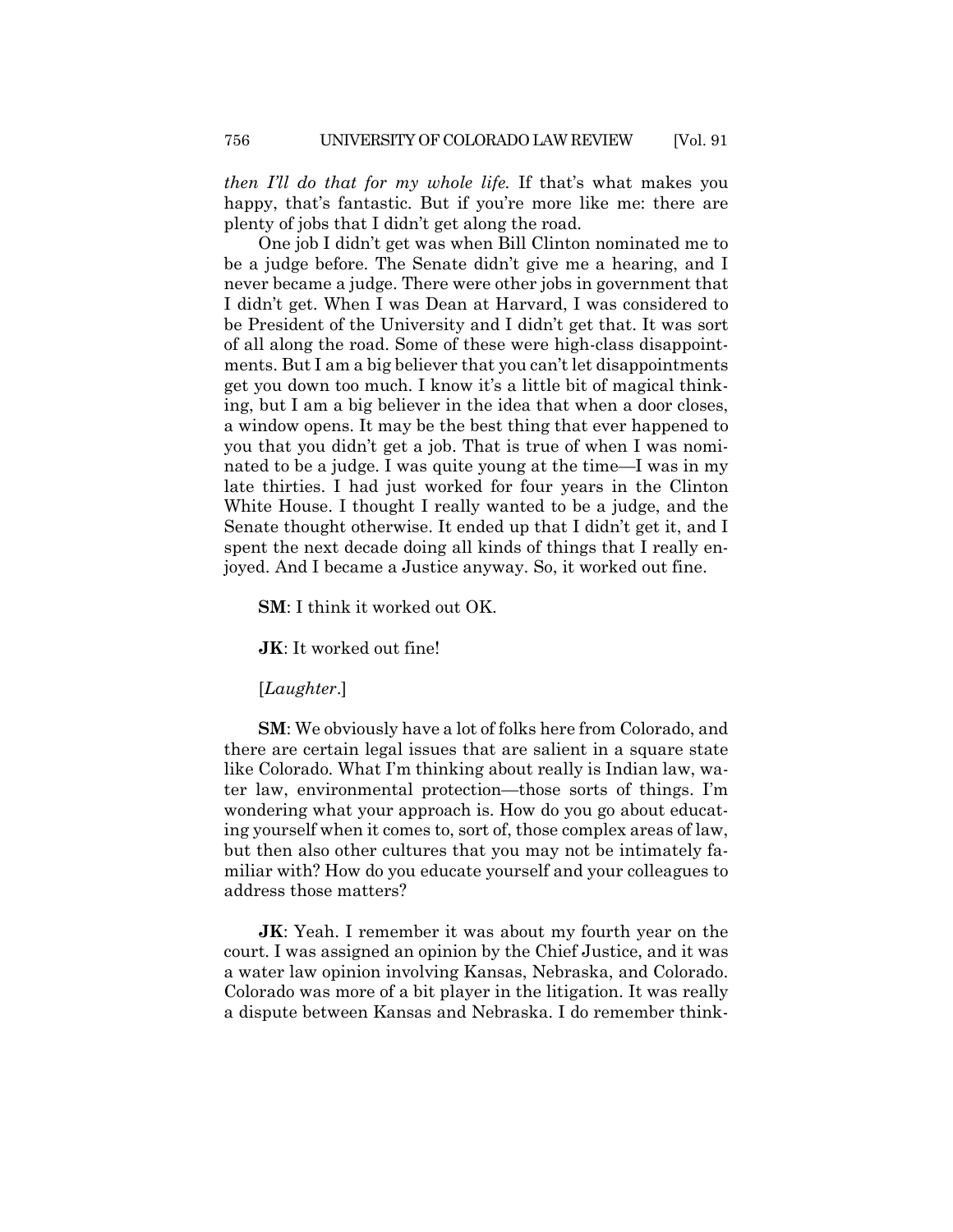ing, *I know nothing about this*. You know, it's like these big square states that have water problems. And I grew up in New York City, I went to school in Massachusetts. Water law was not really high on the curriculum.

I think you learn it the same way—there's so many things we don't know. Water law might be one of them. I once wrote in an opinion, I think my next year, a super complicated thing about electricity regulation, which I knew nothing about. So there are those kinds of things, but actually it happens all the time that there are things you don't know, that there are perspectives you never encountered, cultures you've never experienced. I think you're just under an obligation to keep learning as a justice or a judge.

Just going back to your first question about John Stevens. When I got to the Supreme Court, I asked Justice Stevens for any advice he might offer me. He's very humble man, and I don't think he much liked giving advice. But finally, I really tried to push him, and he said, "I think the best thing that I ever did was that I tried to learn something new every single day I was on the Court." You think about that: this is a man who served on the court for thirty-five years. You could be forgiven for saying, around year thirty-four, *I think I've learned it all*. [*Laughter*.] But he never did. I think that that's the attitude that a Justice has to take. There are all kinds of things in this world and in the law that I don't know. To keep an open mind and to figure out how to learn about them. To know what you don't know. To have strategies for learning about them. That might come in the context of one particular case or it might come in a broader context, but I think that that's John Stevens's advice: to just "think about all the things you have to learn and then go out and learn them" is the way to be a judge.

**SM**: I hear you and I think one of the things that really brings up is the important issue of diversity—diversity on the Court. As you know, the Court as a whole does not reflect the demographics of American society. If we look at the Justices themselves, many are appellate lawyers, come from a very small number of law schools, only three women on the bench—and I do say "only." And not a lot of diversity when we look at race and religion and ethnicity and geography. So I'm wondering what role do you think—if any—peoples' experiences and back-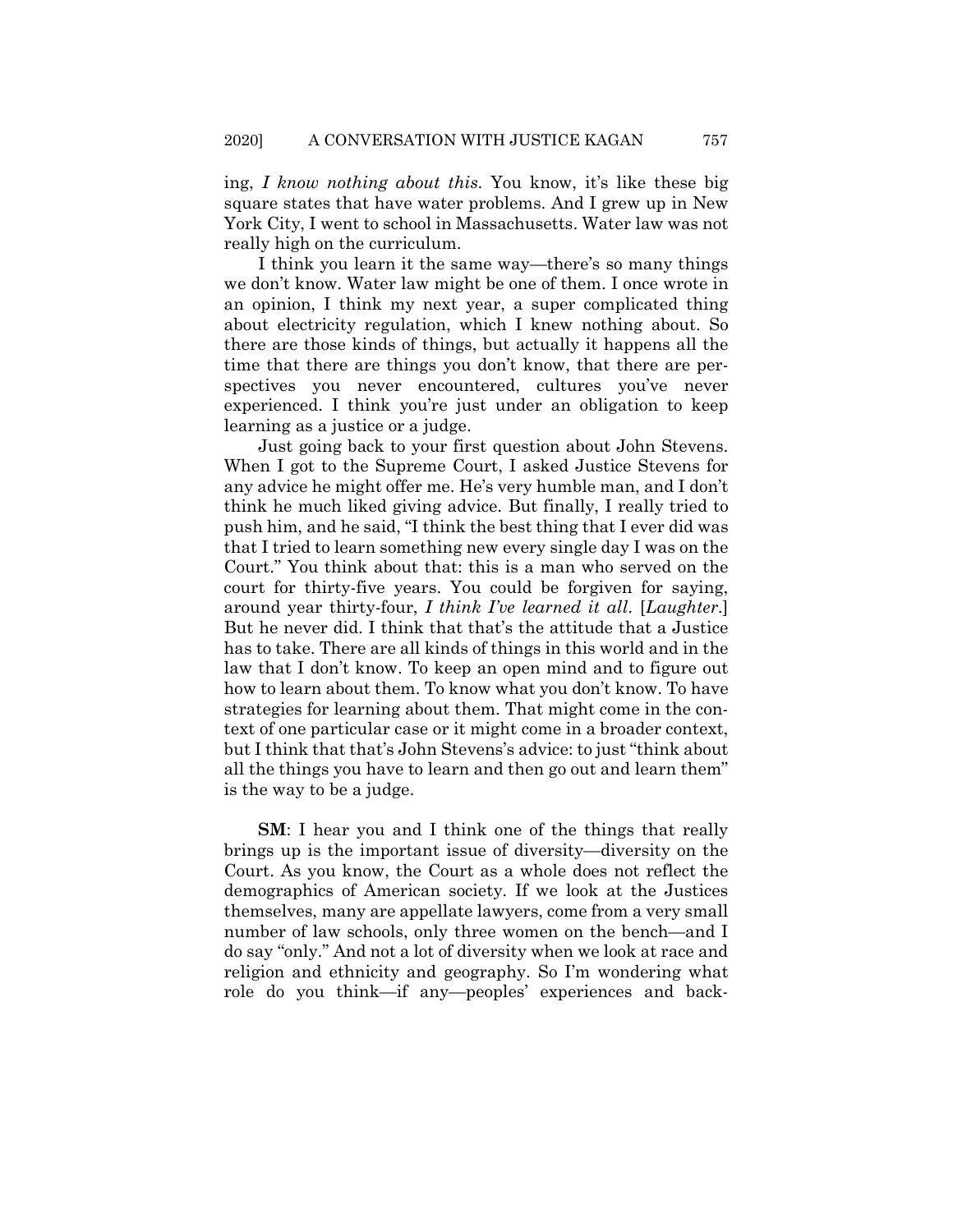grounds shape how the Court makes its decisions, and is there an example where you think it really mattered?

**JK**: In general, I would say I'm a big believer in diversity in the judiciary, but for a different reason than that, which I'll come back to. In general, I don't think diversity necessarily means that you'll get a different set of views on the Court. I mean, if you think about women: there are lots of women in the world and they have all kinds of different views. My colleague Justice Ginsburg was once asked, *How many women should there be on the court*? And she said, *Nine? How about that?* Whether it's five or whether it's nine, you could have nine women who all had views like me. Or you could have nine women, none of whom have views like me. Or you could have some mix, because women disagree on a lot of different things. All you have to do is look around the U.S. judiciary and you'll find women on every side of most legal questions.

So, I don't really think—and what I think about in conference—I've been on the Court now, this is my tenth year. I can't think of all that many cases where I thought to myself, *This would come out differently if only there were more women here*. The time when I most thought that, where I most sort of thought, *My gosh. This is, you know, there really is a different perspective here*, I have to go back to ten years ago. I was Solicitor General at the time. At that time, the Court had only one woman on it. It was the year before Justice Sotomayor arrived, so it was only Justice Ginsburg. There was a case about a thirteen-year-old girl in a junior high school who was strip-searched because she was thought to have marijuana or some other kind of drug on her. She was strip-searched by male school administrators. I would say that it was not the greatest day on the bench for the Supreme Court, because you could see Justice Ginsburg—in the questions that she asked—that she had a picture in her head of what this was like and what it would feel like if you were that thirteenyear-old girl. But she was really the only one. Some of the men on the Court were not having their finest hour: they were sort of joking and not appreciating what this would have seemed like to a thirteen-year-old girl. There was a lot of commentary on it at the time—all deserved, I think. Then they went back into the conference room, and I don't know what happened there, but they came out and Justice Ginsburg's view—which was that it was an unconstitutional search—that view prevailed by an ex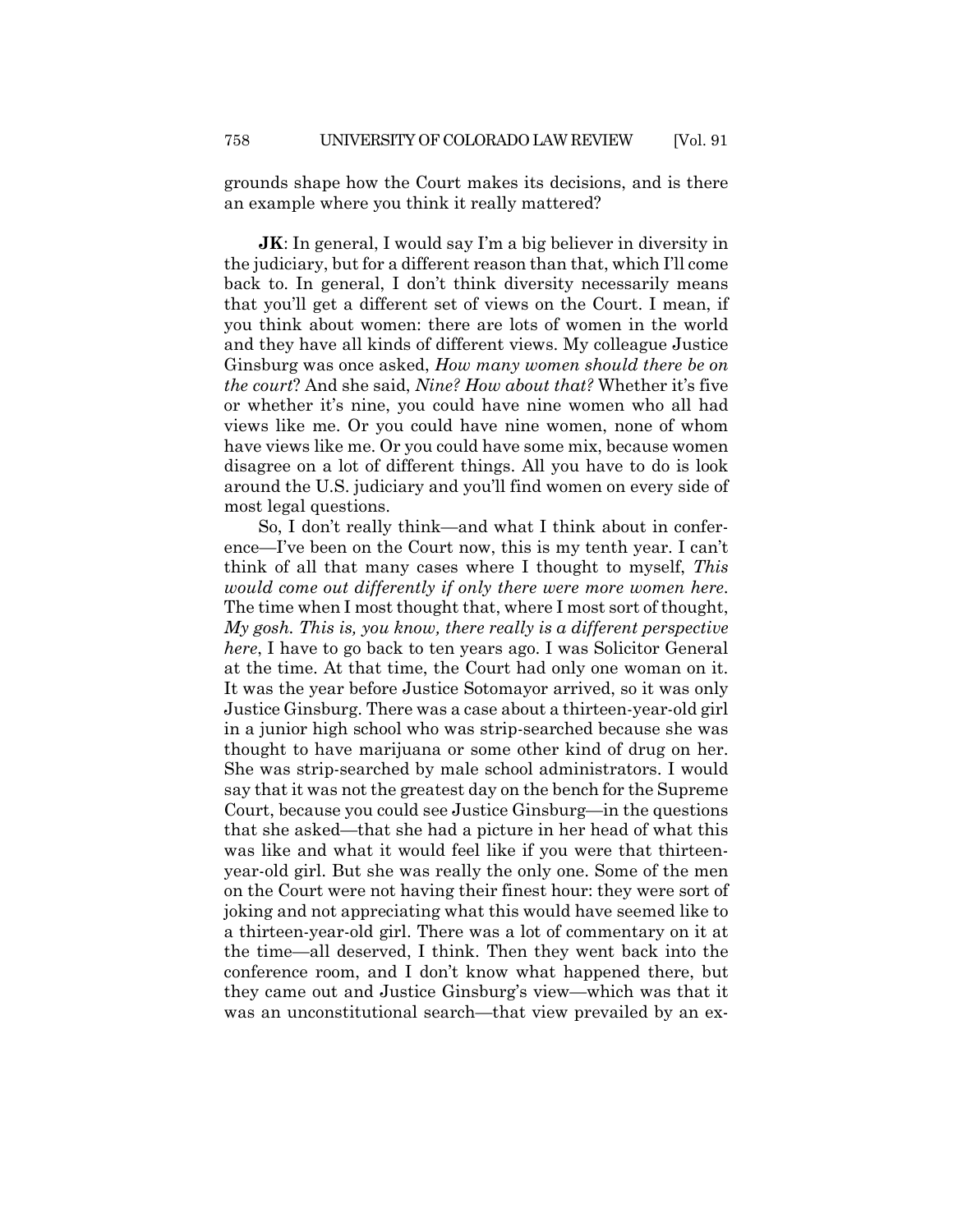tremely lopsided vote. So, in the end she was able to convince people that this was a serious matter even if they were kind of *haha-ing* on the bench.

But I think that, as I said before, you can find people of all kinds of different views who are women or African American, who are Hispanic. I think the more important reason to have diversity on the court is because I think that if the Court doesn't have legitimacy with the American public, the Court can't do all that much, and the Court won't be taken seriously. To have legitimacy with the American public, I think one part of that—it's not the only part by any means—but one part of that is that all kinds of different people should be able to look at the Court and say, *I see somebody there who looks like me, who thinks the way I do, who has experiences of the kind that I had.* That's the kind of thing that gives the Court public legitimacy. I sometimes sit in the courtroom, and I see all of these school groups who come into the courtroom. I think, *This is so great.* There are only three of us, but the three of us are pretty vocal on the bench. We don't by any means fade into the background. I sit on the left, Justice Sotomayor sits on the right, and Justice Ginsburg sits in the middle. So, there are women's voices coming from all over, and I think it's fantastic that all these girls are listening to this and all these boys are listening to this. It says something about how women can be in the legal profession and in society. I hope that some of us serve as role models for people who—you know, children and teenagers, even you guys [*pointing at audience*]—who look at the Court and see somebody who they can relate to.

[*Applause*.]

**SM**: I want to turn to an issue which you have actually written about already: the confirmation process. In the past, you have criticized the confirmation process as—as you call it—"a vapid and hollow charade."[2](#page-10-0) Those are your words. What are your thoughts now about the process today, and what do you think are some of the most important attributes of a Supreme Court Justice?

<span id="page-10-0"></span><sup>2.</sup> Elena Kagan, *Confirmation Messes, Old and New*, 62 U. CHI. L. REV. 919, 941 (1995) (reviewing STEPHEN L. CARTER, THE CONFIRMATION MESS (1994)).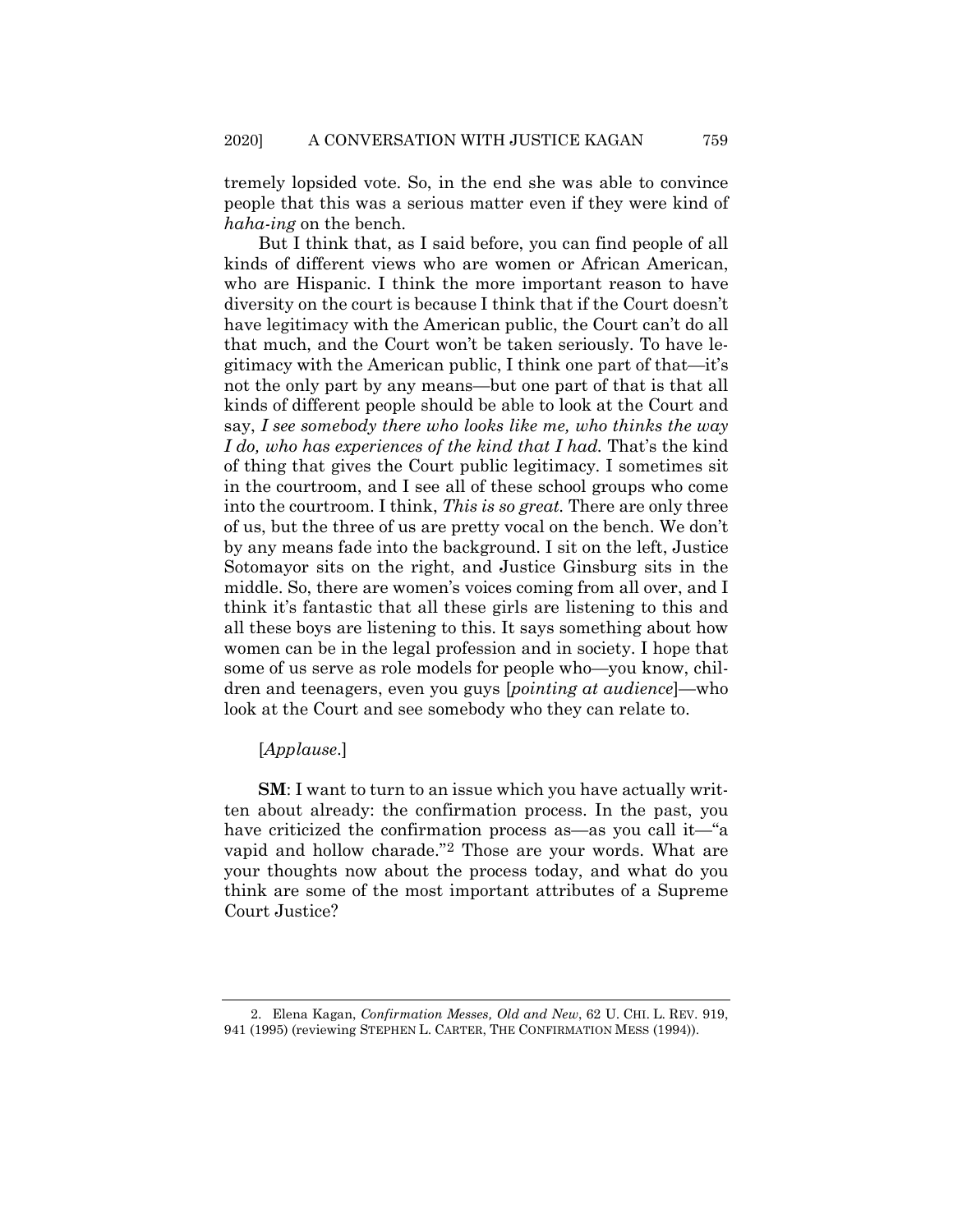**JK**: I should give you a little bit of perspective about when I said those words. Before I went through the process, I mean quite a bit before, I wrote an article on the confirmation process when I was a professor at the University of Chicago. It was when I was a young professor, I was in my early thirties. I had just come back from a summer that I spent working for Joe Biden, who was then the chair of the Judiciary Committee. He had done the confirmation hearings for Ruth Bader Ginsburg, and Joe Biden had a practice that he would invite—for every confirmation process for which he was the chair of the Judiciary Committee—he would invite an academic out and have the academic work with his team and think about what kind of questions to put to the nominee and so forth. And I was the academic one summer for the confirmation of Justice Ginsburg. I found it a terribly frustrating affair, really, because Justice Ginsburg was remarkably good at never answering anything. Years and years later, I really tried to emulate that, of course. [*Laughter*.] But at the time, it didn't seem like such a great idea to me, and I wrote this piece. So when I became a nominee, it was this piece that was very troublesome for me because every time I said, *You know, Senator, I really can't answer that*, they would say, *You know, you wrote this article calling the nomination process a vapid and hollow charade*. And so that was inconvenient.

#### [*Laughter*.]

**SM**: As academics and stuff, it will come back to bite us. You've got to be careful of what you write.

**JK**: I will say, now having been through the process and having come out on the other side, I guess I can't have *too* many criticisms of the process. It worked. But I think it's actually a pretty frustrating thing for everybody concerned in it, and I don't quite know how to fix it. I have no silver bullet to tell you how to fix it, because the senators, for the most part, just want to know how people are going to vote on different things. I don't begrudge them that. I mean, we decide very important matters, and I think probably for a senator, they think, *Well don't make me guess*. *You know, tell me what you think of X and Y and Z*. For the nominee: number one, this is really not a good path to be confirmed. Number two, there were certain kinds of ethical rules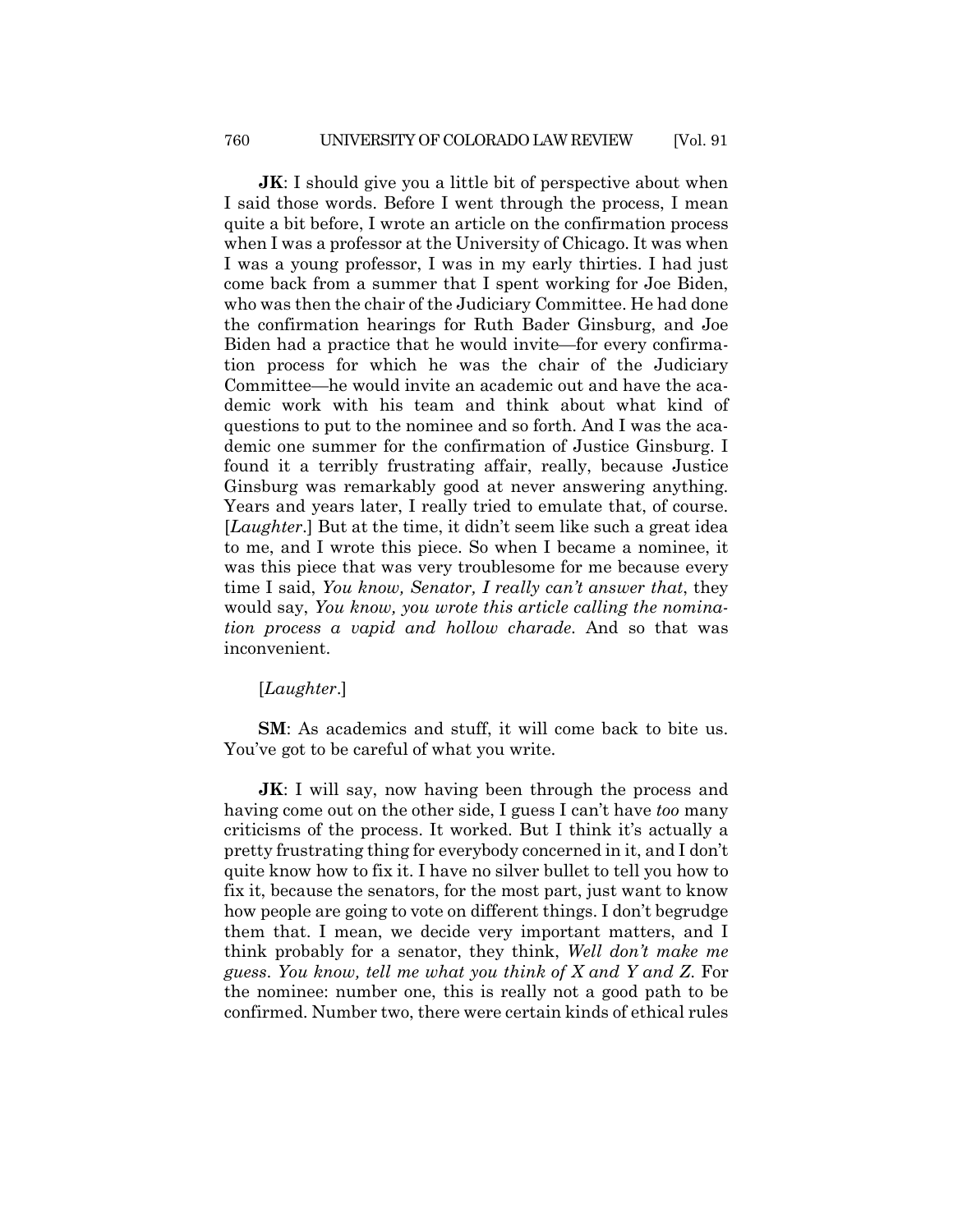that nominees have to follow. I found that when I was a nominee, what I really tried to be aboveboard and open about was the way I thought judges should act, my theory of constitutional interpretation, or my theories of statutory interpretation. I really tried never to end the conversation. I really tried—as much as a senator wanted to ask me about those things—to be open and forthcoming about them. But I think that, the senators, not all of them are lawyers. To the extent that they are lawyers, they haven't really thought about some of those questions in a long time and they kind of want to know how you're going to vote. So it's just sort of ships passing in the night, I think, and it's hard to really have a process that works for everybody, that works for the nominees, and that works for the senators. Again, I don't really have a great solution to it. The qualities that should be looked for—I wouldn't say that senators should be uninterested in how people are going to vote. It's actually a pretty important part of who a Justice is going to be, so I wouldn't count that off the table.

But if you put that aside, I think the qualities are the kinds of qualities that I talked about when I talked about Justice Stevens. It is integrity and independence and wisdom and openmindedness and obviously knowledge about the law. But more those questions: Is this a person who is going to keep learning? Is this a person who is going to keep an open mind? Is this a person who is not afraid to be independent and go out on a limb sometimes? Is this a person, maybe most important, who will be honest and who will have a lot of integrity in the way they approach decision-making? I think that that's what you should look for.

**SM**: Absolutely. I'm just sort of going to lighten it up a little bit. I think one of the things that I've learned is that the Washington press has identified you as the hippest Justice.

**JK**: That might be a low bar.

[*Laughter*.]

**SM**: I wasn't going to say that, but you said it, right? First of all, is it true?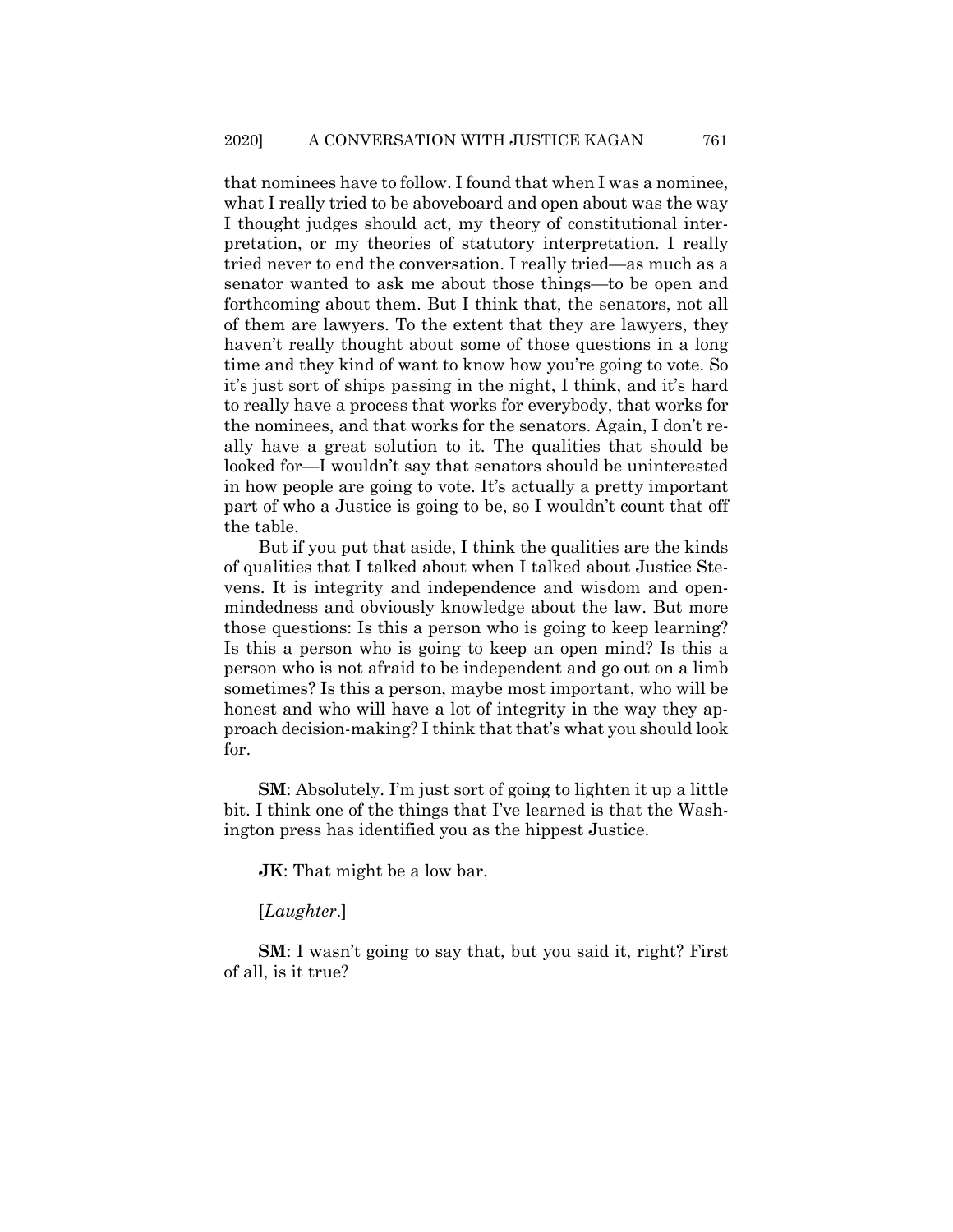**JK**: I don't know—what qualifies me as hip really? I don't think so.

#### [*Laughter*.]

**SM**: So I'm wondering what you think accounts for that. You have a reputation that's out there. I've seen different things: that might be your love of video games, comic books, you've been called "Special K." So can you help us out here?

**JK:** I've got nothing for you here.

[*Laughter*.]

**SM**: Well, we're going to let "Notorious RBG" and you duke it out. . .

**JK**: I think she's the hippest justice, don't you think?

**SM**: I'm going to let the two of you sort that out.

**JK:** No, I think so. She gets the honors.

**SM**: So you don't know where that's coming from?

**JK**: I once wrote this opinion that had a lot of comic book references in it. Because, not just because I put them in gratuitously, it was an opinion about . . . it was a patent case. The patent was on this glove that you put on and then you went like this [*extending arm and hand*] and webs came out of the fingers. It was a Spiderman glove. So I once wrote an opinion full of Spiderman references, so maybe that's where it comes from.

**SM**: And I've heard you've quoted Dr. Seuss. So there are a couple . . .

**JK:** Dr. Seuss! There you go, there you go.

**SM**: Right.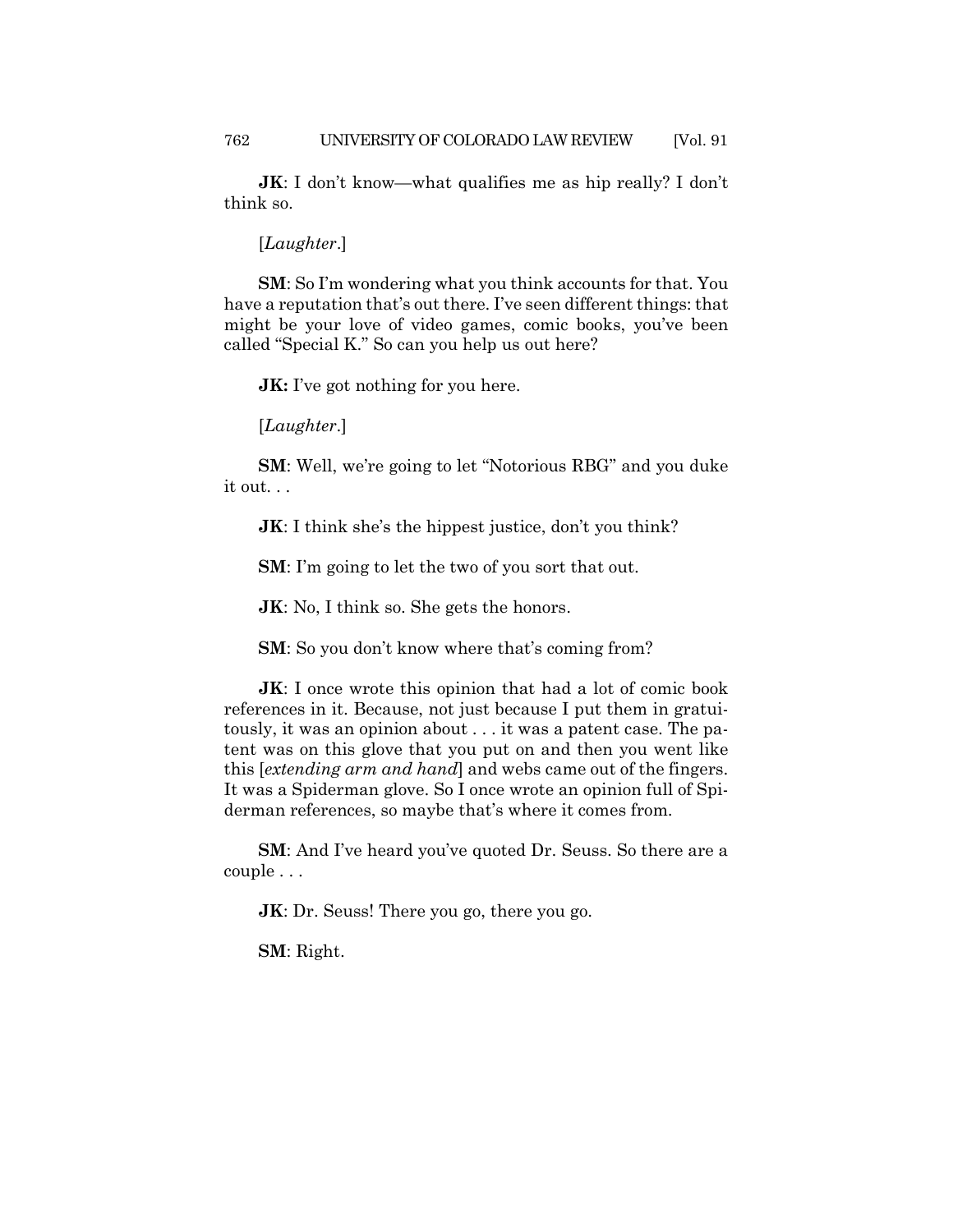**JK**: I just, actually, somebody just sent me today . . . . Has anybody read my opinion in *Yates*?[3](#page-14-0) Yeah? The fish? Is a fish a tangible object?

**SM**: Oh, right! *One Fish Two Fish Red Fish Blue Fish*.[4](#page-14-1)

**JK**: *One Fish Two Fish Red Fish Blue Fish*.

**SM:** There you go.

**JK:** So I've now become associated with Dr. Seuss, and particularly *One Fish, Two Fish*. At the end of every year when clerks ask Justices to sign various things, you know, mostly Justices are asked to sign photographs of themselves. And I'm asked to sign *One Fish, Two Fish*.

[*Laughter*.] [. . .]

**SM**: People know there are strong friendships on the bench, and I know that you have taken really strong opposition in terms of your positions against your colleagues in terms of their point of view. How does that impact the way you interact with one another? And what kind of institutional mechanisms are present that actually support and promote your ability to continue to have deep friendships with people that you vehemently disagree with?

**JK**: I like to think that I know how to write a strong dissent, and I'm not the only one on the Court who knows how to do that. We do write some strong words about each other. But you're quite right that we have very good relationships on the Court. It's a quite collegial institution, and there are really good friendships on the Court among people who disagree with each other about many things. Why? My colleague—my old colleague, whom I miss quite a lot—Justice Scalia used to have a line where he said, *If you take this personally, you're in the wrong business*. I think that that's basically true. Look, we're dealing with important matters. Of course we're going to criticize each other, and of course we're going to tell each other, *You got the law really* 

<span id="page-14-0"></span><sup>3.</sup> Yates v. United States, 574 U.S. 528 (2015) (Kagan, J., dissenting).

<span id="page-14-1"></span><sup>4.</sup> DR. SEUSS, ONE FISH TWO FISH RED FISH BLUE FISH (1960).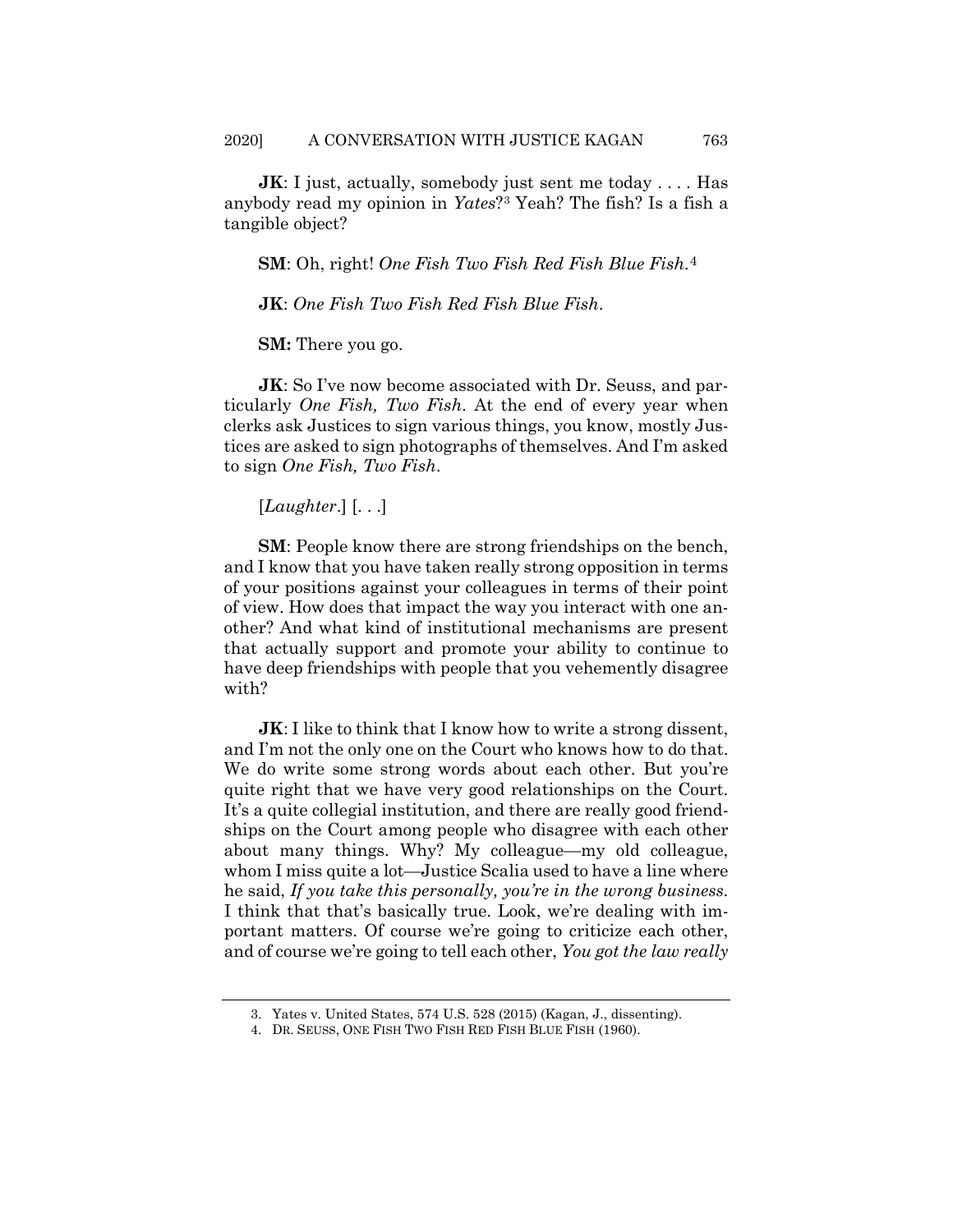*wrong today*. But that doesn't mean that we can't think that the other person is operating in good faith and is a good person.

It seems to me that you can have very good friendships with people you disagree with. For that matter, not everybody you agree with you like. Right? So if you don't like everybody you agree with, you should be able to like some people you don't agree with. I think we all get that. One of the things that binds us together is that there are only eight other people in the world who really know what my job is like, and it's a job where you can't talk to a lot of people about it. So in that sense, it's a pretty tight community, because there we all are, and it's just the nine of us doing this thing, and we're the only people that can kind of understand what the experience is like.

But we try to do other things. We have a lot of lunches together: every time that we hear arguments and every time we meet in conference. This is about four times a week for two weeks out of every month. Which is a lot. We go up to a dining room in the court and we have lunch together. There are rules about this lunch. The rules are: You can't talk about cases. A more informal rule is that you can't talk about politics. I think that the theory is that we have enough to fight about, we shouldn't add anything to the list. So we talk about books and movies and theater and people's families and sports. Justice Ginsburg always likes to get us to talk about opera, but nobody else really knows very much about it. [*Laughter*.] But I think it I think it's a really good thing for the Court to do. It was a practice that Justice O'Connor really started and sort of insisted on, and I think she was a very wise person to do so. It just forges bonds of collegiality and makes people relate to each other as people and not as that person who holds views that are so disagreeable to me.

**SM**: I do want to go back to the idea of the role of dissent, you mentioned dissent. I'm wondering for yourself: how do you go about determining when it is more important to dissent than to build consensus among your colleagues? I'm thinking in particular about the *Rucho v. Common Cause*[5](#page-15-0) case. Many of you know the recent case where the Court had a 5–4 contentious very contentious—decision, where the Court decided that it was not the Court's job to intervene or try to resolve political gerry-

<span id="page-15-0"></span><sup>5.</sup> Rucho v. Common Cause, 139 S. Ct. 2484 (2019).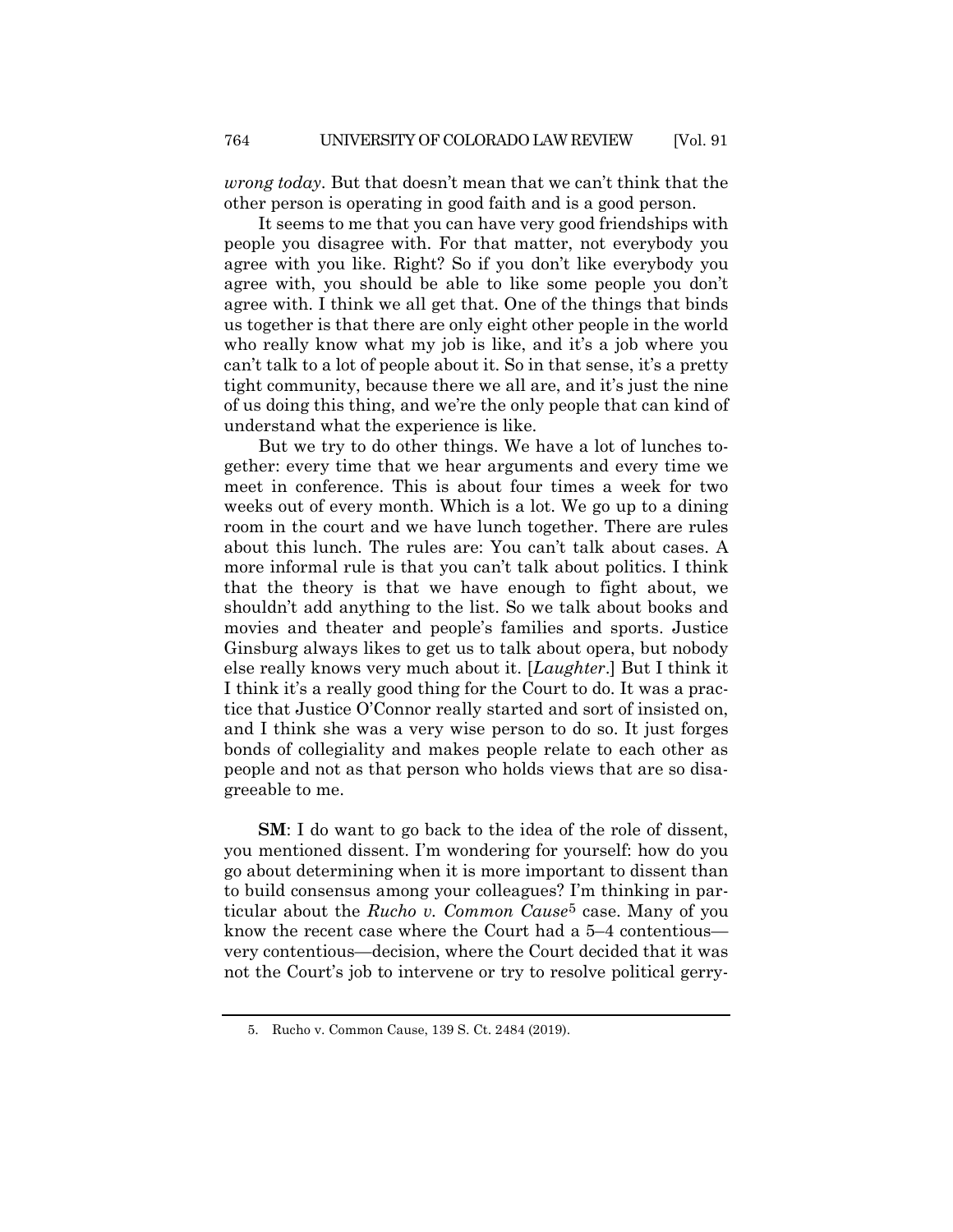mandering issues. Your dissent said, "Of all times to abandon the Court's duty to declare the law, this was not the one."[6](#page-16-0) You went on to say, "With respect, but deep sadness, I dissent."[7](#page-16-1) Can you talk about what that was like for you?

**JK**: In general, the first point about, *When do you dissent and when do you try to reach consensus*—it's not always, of course, your choice. To try to reach consensus, more than one person has to do it. Sometimes it's not your choice. If people want to go their own way, then people are going to go their own way. Other times, I think everybody agrees, that maybe this was one of these cases. The Court had tried to avoid the issue at times prior to last year's decision, but when we finally got around to deciding it, there were really two options, and there wasn't a whole lot of room for compromise. Some issues are like that. Others are definitely not. I definitely don't think compromise is a dirty word in the courts or in any place else. In fact, I think it's really important, in general, to try to reach across perceived divisions and to try to see if you *can* find any common ground and if you *can* find any room for compromise. I like to think that it's something I do quite a lot. But sometimes you can't. You can't, either because you have no takers on the other side, or you can't because you can't: because there's a matter of fundamental principle at stake, and there really isn't a third way or a compromise position.

This decision, the *Rucho* decision, was a decision I felt very strongly about. It was about whether the courts could get involved in partisan gerrymandering. It was not about the constitutionality of partisan gerrymandering. I think everybody recognized that partisan gerrymandering of the extreme kind that we saw in two cases that came to the Court—one was done by a Republican legislature, and one was done by a Democratic legislature—and it was a really extreme gerrymander that basically deprived people in their respective states of the opportunity to have their votes mean anything. It was a kind of rigging of elections. It was representatives picking their voters rather than voters picking their representatives. And nobody really argued that this was constitutional, done in this sort of extreme way, but the majority thought that the Court just couldn't get in-

<sup>6.</sup> *Id.* at 2525 (Kagan, J., dissenting).

<span id="page-16-1"></span><span id="page-16-0"></span><sup>7.</sup> *Id.*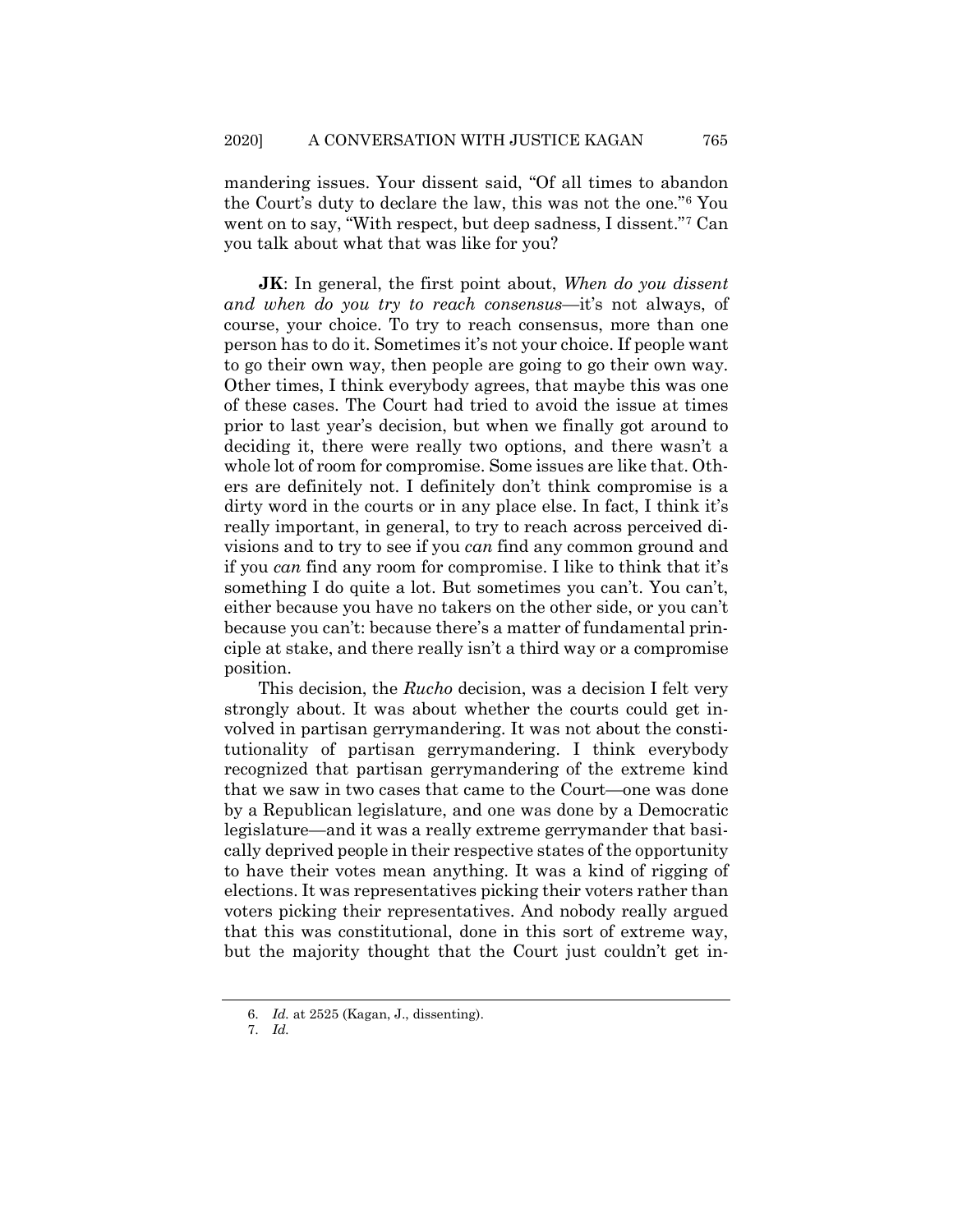volved in it. That it presented no manageable standards for the Court to decide when a gerrymander had gone too far. And I thought that that was quite wrong, and that courts around the country had actually worked pretty hard in developing exactly the kinds of manageable standards that the Court—that the majority—claimed to be demanding. It wasn't so hard to figure out exactly how these cases should be litigated, and when it was that some gerrymanders should be declared off limits, like these two—it was perfectly obvious that these two should have been invalidated.

So, I did. I think I wrote a strong dissent. I think it was a dissent, I hope, that was not so much angry as deeply saddened, because if the Court is not going to protect the basic structures of our democracy, then it's hard to know what the Court's role is. I think the Court—the majority—failed to do that, and I said so.

#### [*Applause*.]

**SM**: I agree that the court is tasked with interpreting and guarding the rule of law. In light of the extreme partisan political climate that we're in, the highly contentious Supreme Court confirmation process, and even the significant division among the Justices themselves in cases that have political implications—and here I'm thinking about abortion, gun control, affirmative action—it's hard for many Americans not to see the Court as political. What would you say to those who worry about the Court's independence?

**JK**: I do think people's views and concerns about this can be exaggerated—which is not to say that there's not a kernel there that really ought to be taken seriously—but just to sort of put it in a broader perspective. I think that some people think the Court is just this institution, and it always operates by these 5– 4 votes, and everything we do is like that, and that part of the court is conservative, and part of the court is liberal, and that's all there is to say about the Court. I don't think that that's right by a long stretch. About half the cases that we hear every year and these are only the most important cases or the most difficult cases—they are all cases, or almost all cases, which have involved lower courts disagreeing with each other. Notwithstanding that, about half the cases we do each year are done unanimously. Another very substantial chunk of the cases we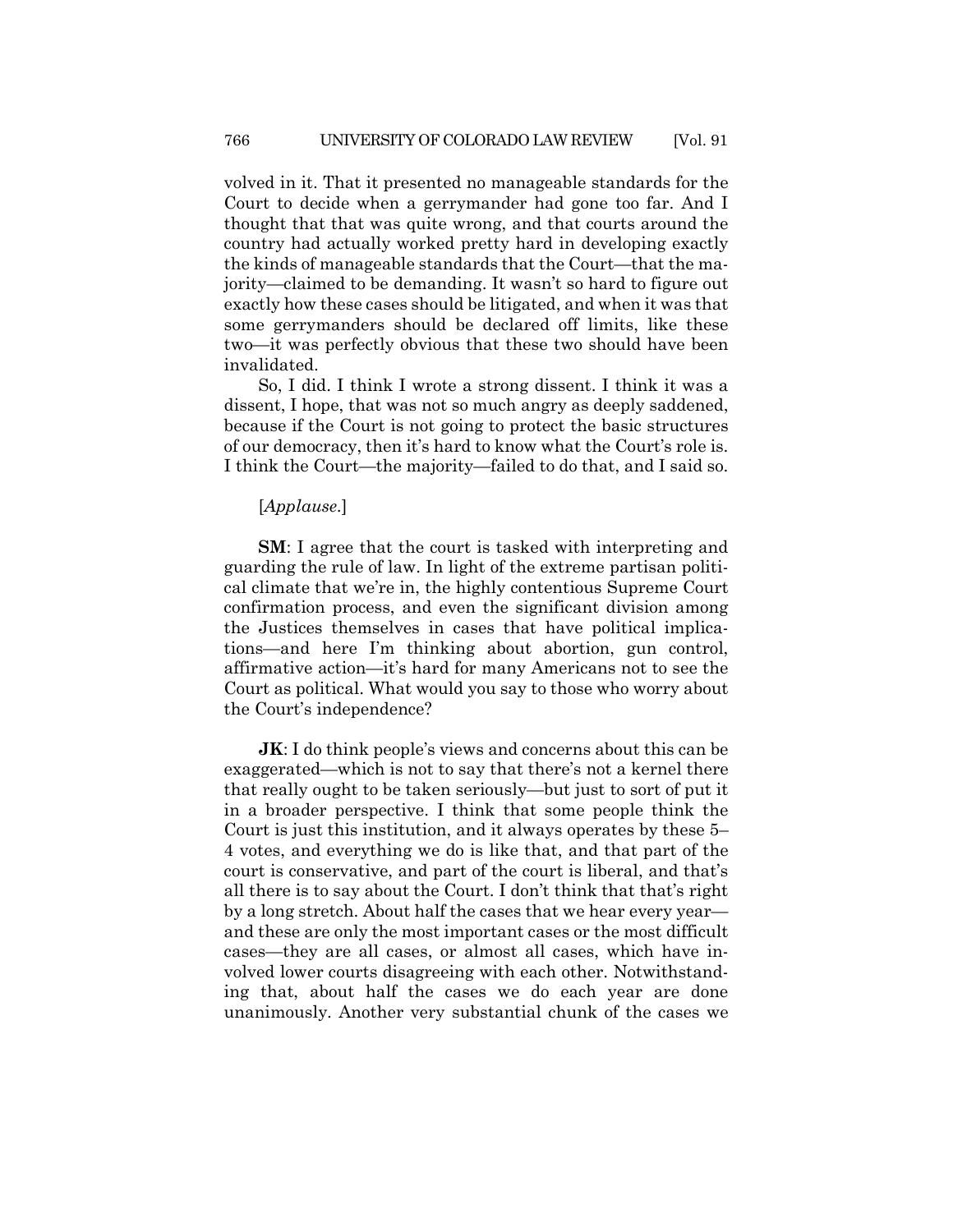decide are not unanimous but they're pretty lopsided, or even if they're closer, everybody is all scrambled, and there's no way to read them as, *Oh, there's a conservative majority and a liberal minority*, or anything like that. I think that there are whole years that go by, and I think last year was a pretty good example where even if you just take the 5–4 cases, there were a lot of people doing what might be perceived as unusual things, making unusual alliances, finding unusual bedfellows, and it would be very hard to look at, for example, last term and then say, *Oh, that's just this politicized court*. I don't think you could do it.

Now, I don't want to dismiss the question at all, because I do think that there are certain sorts of issues that are hot-button issues in this society. And they are often the issues that get the front-page treatment in the newspapers, where there are really different ways of looking at those issues. And I don't think that that's a matter of partisanship—you know, who's a Democrat, who's a Republican—but I think it is a matter of different ways of looking at the Constitution, of understanding how to do constitutional interpretation, different views of particular constitutional provisions.

So, for sure there are real differences on, *How do we interpret some parts of the Constitution which matter a lot to people?* I guess what I would say as to those issues is: part of my message would be to the Court, and part of my message would be to the public. I mean, I think that everything I just said suggests the Court should think hard when it's doing its work about trying as hard as it can *not* to look politicized and polarized and deeply divided. Because I think you're right: we live in this polarized time. And the last thing that the Court should do is to look as polarized as every other institution in America. I mean, it would be great for the Court to be seen as *not* that, and the only way to be seen as *not* that is not to be that. And so I think that there is a lesson for the Court and how it operates.

I would also say to the American public that they shouldn't jump to conclusions so fast on the basis of, you know, one decision or another. We're sort of trying our hardest to decide really difficult matters, and we're all doing so in good faith. And sometimes it will look like the world is falling in because of one decision—but maybe it will look to other people like the world is falling in because of another decision. I'm not saying that people should always give us the benefit of the doubt if we don't deserve it. So I think this issue that you raised is an issue for us, but I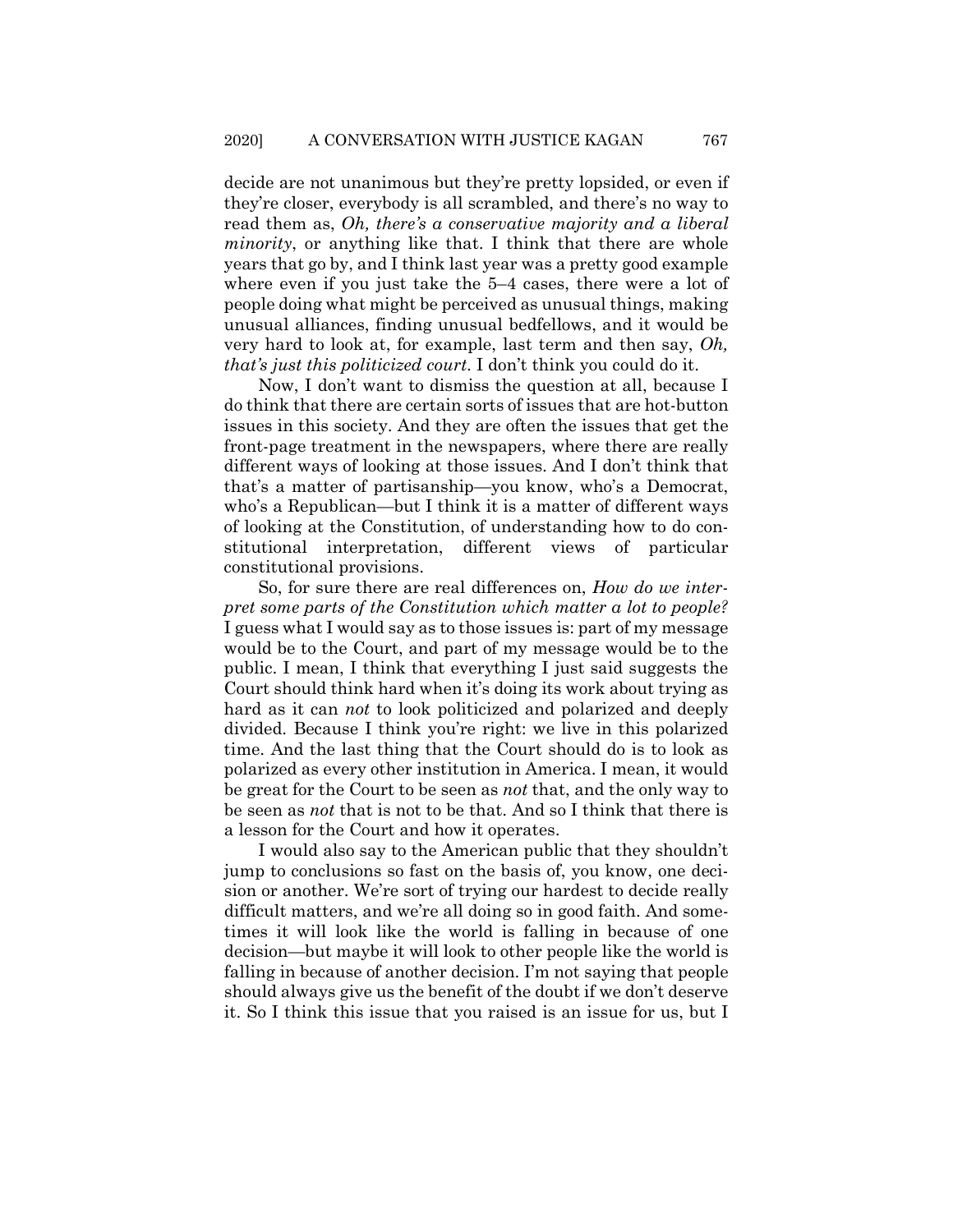also think it's important for the public to recognize that we actually are a different kind of institution from our buddies across the street.

**SM**: That's important, thank you. So, in the interest of time, I'm going to ask you one more question before we turn it to the student questioners. This goes a little bit back to your career, the idea that you had lots of starting lines—we've all been at the starting line at some point—and you've had many. And so I'd love for you to basically tell me what that was like for just one of them. I have three options. Pick whichever you'd like to talk about. You've been at the starting line as a junior Justice, where you were for about seven years before Gorsuch joined the court. You were at the starting line as the solicitor general when you argued your very first appellate oral argument before the Supreme Court in *Citizens United*[8](#page-19-0)*—*no pressure—and then you were the first female dean at Harvard Law School.

**JK:** I'll pick one of the first two. Now you tell me which one you really want to hear about.

**SM**: I really want to hear about the junior Justice one.

**JK**: Junior justice? Alright, junior Justice. So, yeah, I was a junior Justice for seven years. It's a pretty long stretch of time, actually, as these things go. The record is eleven years. Justice Breyer just missed the record by about two weeks, I think. Yeah. So Justice Breyer was the junior Justice for eleven years. You think, "well, what is that thing, the junior Justice?" It turns out that the Court is kind of a hierarchical institution in some ways and not in other ways. I mean, we all have the same vote. You know, the Chief Justice's vote doesn't count for any more than my vote counts for. But in other ways, it's a hierarchical institution. And the junior Justice, in particular—I don't know how to say this other than—gets hazed by everybody else. [*Laughter*.]

So there are three things that the junior Justice does. One of them is semi-serious: it's that the junior Justice—when we go into the conference room and when we discuss cases, it's just the nine of us. We don't take any clerks, there are no members of the administrative staff of the court—so somebody has to take good

<span id="page-19-0"></span><sup>8.</sup> Citizens United v. FEC, 558 U.S. 310 (2010).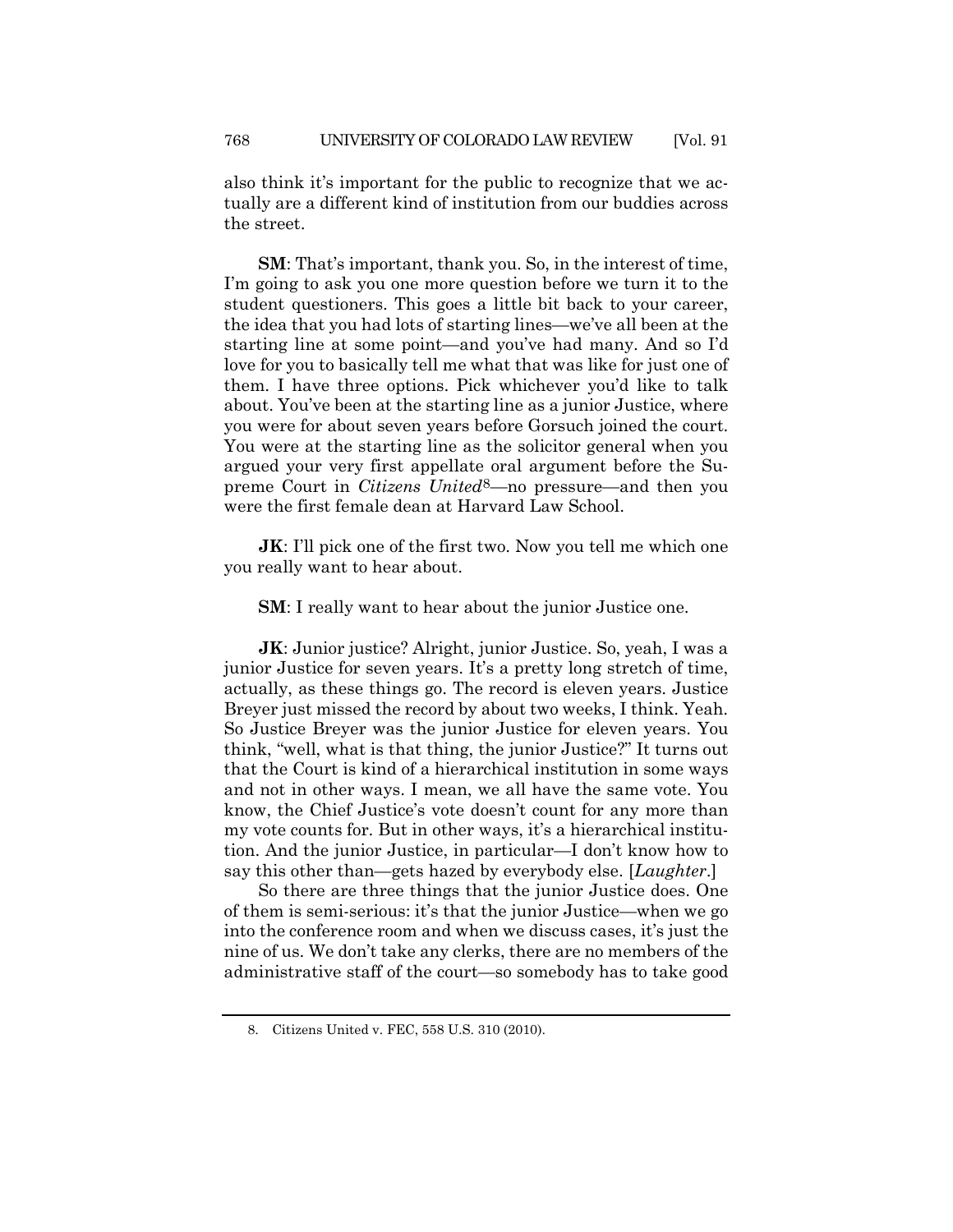notes, so that when we come out of the room, we'll be able to tell everybody else what it is that we've decided in there. Then they can issue the appropriate orders and things like that. And that's the junior Justice's job. So that's sort of fun actually, you know.

**SM**: We do that in faculty meetings.

**JK:** Okay! You know, you have a sense of responsibility. So when everybody else leaves the conference room and goes to eat lunch, the junior Justice stays behind and all the administrative staff of the court pour in and you kind of deliver the news of what we've done. So that's the serious role.

The second role—because there are only the nine Justices in the conference room—it turns out that sometimes people have to bring us stuff. So some of us are—shall we say—forgetful. They forgot their coffee, they haven't taken the right file, they haven't taken the right book. So there's a phone in the conference room and you can call back to your chambers and say, you know, "get my glasses, get my coffee, get my book," and somebody will come to the conference room and knock on the door. Knock on the outer door, I should say, because the conference room is really this kind of inner sanctum, holy-of-holies thing. It has one door that you open from the inside and then it just faces another door about two feet away, and then somebody has to open that door from the outside. So when somebody knocks on the door . . . Now, you would think that the person, let's say, who forgot her coffee would go get the door, right? And get her coffee? But it turns out not. [*Laughter*.] It turns out that the junior Justice has to open the door.

#### **SM**: Really, wow!

**JK:** And get the coffee and say, "who is this for?" And then deliver it to the person who really needs that jolt of caffeine. So about five years into my job, I injured my foot, and I was walking around with one of those big boot contraptions. I don't know if any of you have ever worn them? And the knock would come on the door, and still, everybody would just stare at me, you know? *Boy, she's really slow to the door these days, you know?* [*Laughter*.] So that's the second thing.

The third thing is that they put you on the cafeteria committee. This is really their way of saying, "You think you're hot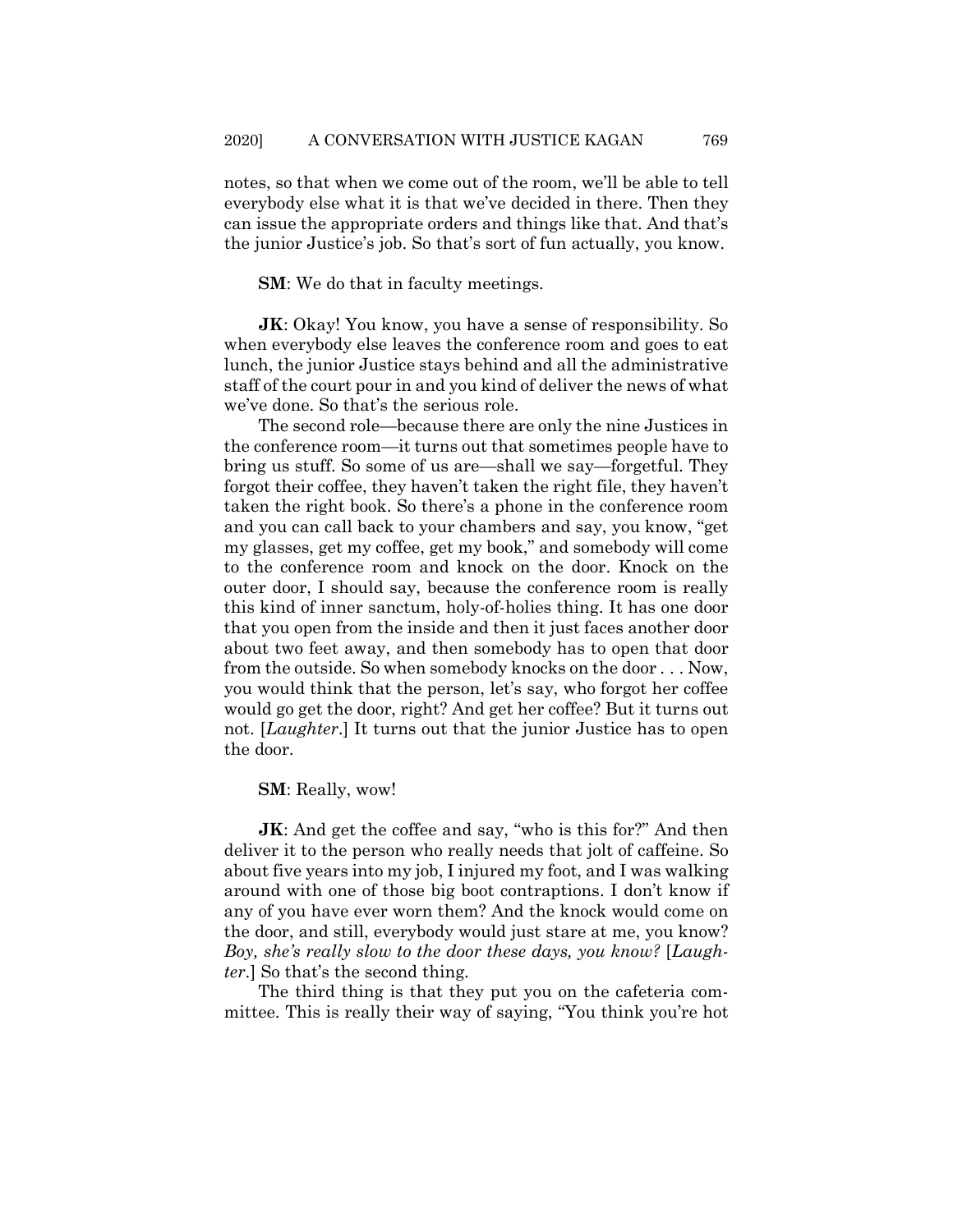stuff, you're a member of the Supreme Court, you just got confirmed? No. You're going to be on the cafeteria committee, where you are going to meet once a month with a bunch of people to discuss what happened to the good chocolate chip cookies." [*Laughter*.] And then your colleagues do this stuff—you know, as I said, we eat together a lot, so your colleagues would say stuff like: "There's too much salt in the soup, Elena." Then somebody else will say: "I don't know. There's not enough salt in the soup." So they do this, obviously, jokingly. But no, in the end, they basically blame you for the cafeteria. So that's the job of a junior Justice, and I was delighted to pass it on to Justice Gorsuch. Who—I think it's really unfair—only had to be junior Justice for a year!

**SM**: Wow. So, well thank you for sharing that. [*Applause*.] I could continue asking you so many more questions. But because of my time, we're going to end the fireside chat portion of the evening and turn our attention to the students. We have six students who have submitted questions, so I'm going to go ahead and bring those students into the conversation. And let's, we'll hear from them. [...] I'm going to ask Leah Fugere to come up first, please. Leah is a third-year law student, editor-in-chief of the Law Review, and a member of the national moot court team. Leah, please join us.

**LF**: Justice Kagan, thank you so much for traveling to Colorado Law. In his opinion in *DIRECTV*,[9](#page-21-0) Justice Breyer noted that the fact that the controlling case, *Concepcion*,[10](#page-21-1) was closely divided had no bearing on the undisputed obligation that it imposed as precedent. So what effect, if any, does the Court's unanimity, or lack thereof, have on the weight that we afford precedent?

**JK:** I don't think it has much effect. You know, we decide some things unanimously, we decide some things eight to one, seven to two, six to three, five to four. In the end, the Court is the Court, and the Court reaches a judgment, and that judgment needs to be respected—except in the unusual circumstances when people decide that it's appropriate to overrule precedent.

<sup>9.</sup> DIRECTV, Inc. v. Imburgia, 136 S. Ct. 463 (2015).

<span id="page-21-1"></span><span id="page-21-0"></span><sup>10.</sup> AT&T Mobility LLC v. Concepcion, 563 U.S. 333 (2011).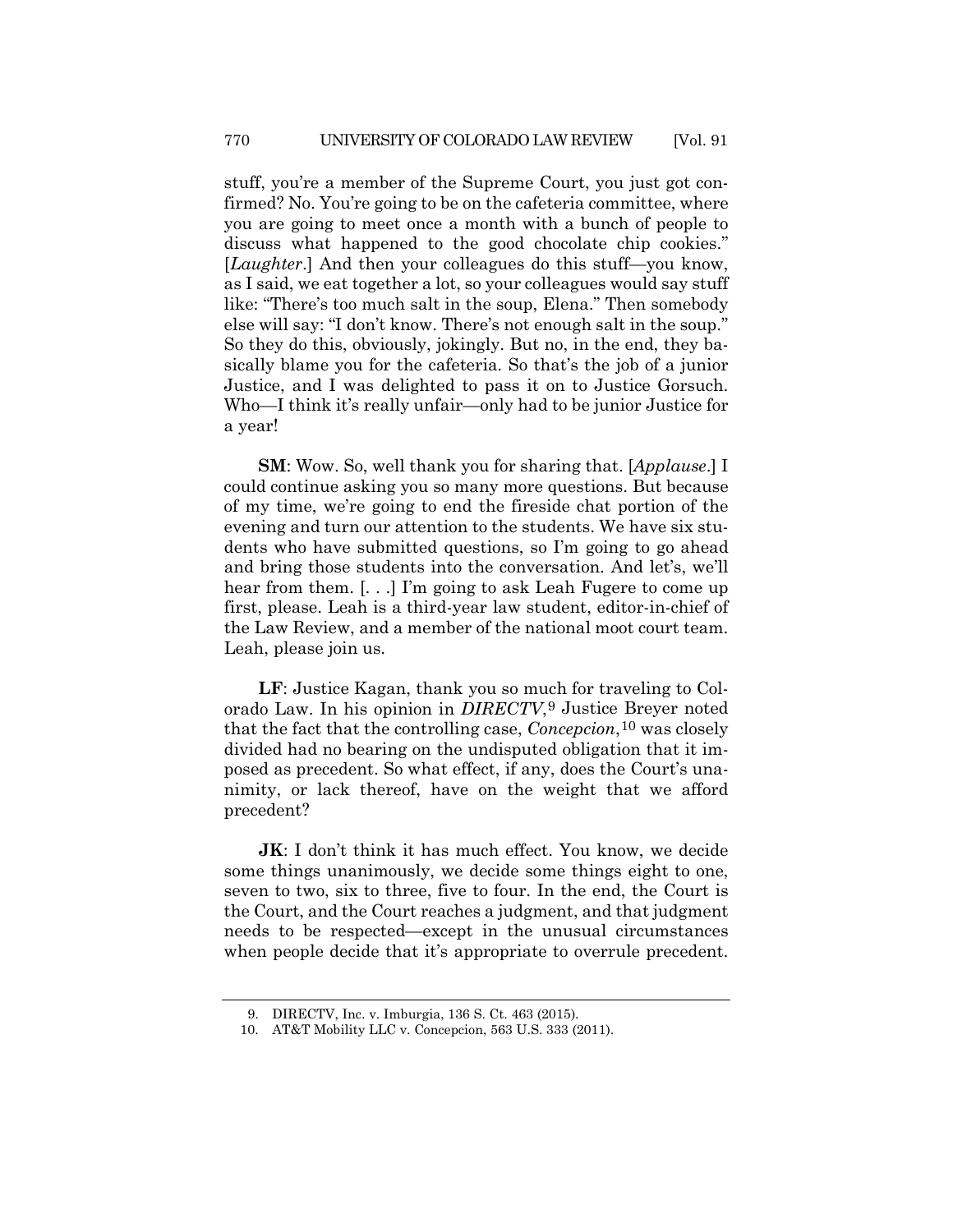But whether it's nine to zero or five to four I don't think makes much of a difference. The Court speaks as the Court regardless of the vote. Maybe there's a different analysis for highly fractured opinions of the Court. You know, if there really isn't a majority at all, and the Justices have split every which way and one opinion ends up as controlling. Maybe there's a different analysis for that. I'm not even quite sure of that. But five to four, nine to zero, I think the rules of stare decisis operate in the same way.

**SM**: May I have José Ramón García-Madrid? José is a firstyear law student, secretary of OUTLaw, and interested in immigration law.

**JGM**: Good evening, Justice Kagan. So there is some speculation that Justices, particularly in their comments at oral arguments and in their opinions, are talking about more than just the case at hand. So for example, the understood subtext in the competing analyses of due process between Justice Scalia and Justice Brennan in *Burnham v. Superior Court*.[11](#page-22-0) So the question is: to what extent should lawyers and the public read into this subtext?

**JK**: I can't say I've thought about *Burnham* since I was, you know, a civil procedure professor. [*Laughter*.] So I'm going to ignore that part of the question, alright?

[*Laughter*.]

**SM**: Don't ask me to help either.

[*Laughter*.]

**JK**: But if the question is: do we talk about things other than the issue at hand? I think for most cases, the issue at hand is quite enough, thanks. I mean, I'm sure that there are times when there's something that's sort of off-stage that's affecting what we do in argument or in our opinions. I think it's hard enough just deciding the cases. For the most part, I guess, I would take us at our word that if we're deciding a case, we're

<span id="page-22-0"></span><sup>11.</sup> Burnham v. Superior Court of Cal., 495 U.S. 604 (1990).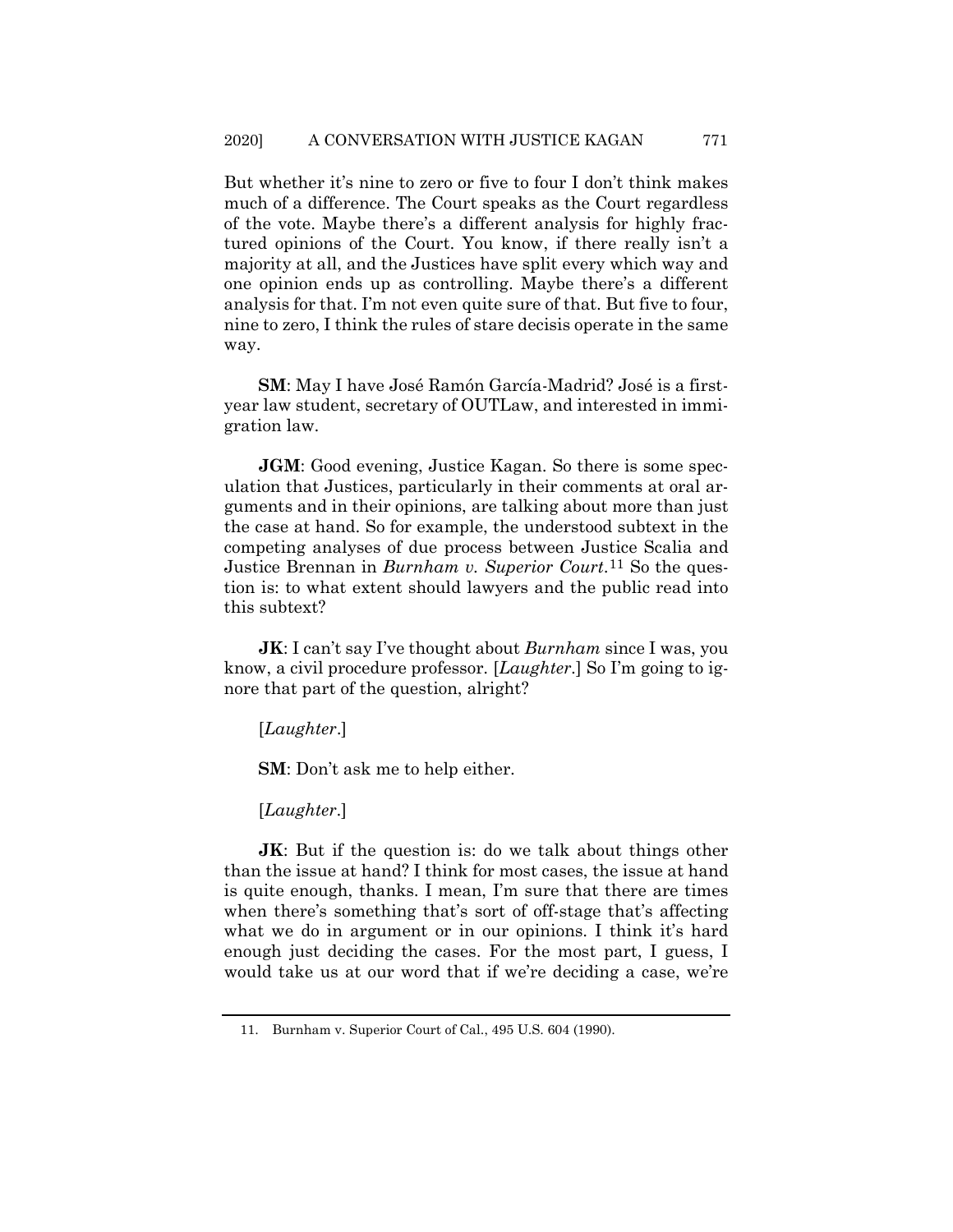deciding a case, and there's not some mystery decision that's driving the analysis.

I do think that when you started off by saying that the arguments weren't necessarily about the case at issue, I thought you were going in a bit of a different direction. It made me think that the arguments are often—when you watch a Supreme Court argument, we ask a lot of questions that are not really questions, you know? They're statements with a question mark at the end. They're sort of speeches, and then you raise your voice at the end of the sentence. [*Laughter*.] And I think that that's because the questions we ask really have an audience that's not just the lawyer at the podium, but we're talking to each other, and we're telling each other how we're thinking about a particular case. And that actually performs an important function on the Court because we don't talk about cases before argument. It's only after argument that we get together and talk about cases. And then we immediately start to sort of go around the table and vote. So if you're one of the people, like me, who votes last or near to last, it's actually pretty important to be able to have a forum where you can indicate how you feel about a subject before you get to the conference room. And usually argument serves that purpose. I mean, we do it as a kind of—there's somebody who's standing at the podium, and we're sort of directing our views to them. But the views are really directed to the other people on the bench, and what might appear on a transcript like a bunch of questions being directed to lawyers are better understood as a conversation that the Justices themselves are having prior to the first voting.

**SM**: Thank you. May I have Peter Selimos please. He is a first-year law student, participates in the Environmental Law Society and the Silicon Flatirons student group. Peter.

**PS**: Hello, Justice Kagan. You're so cool.

[*Laughter*.]

**PS**: Technology and social media . . .

**JK**: Hip!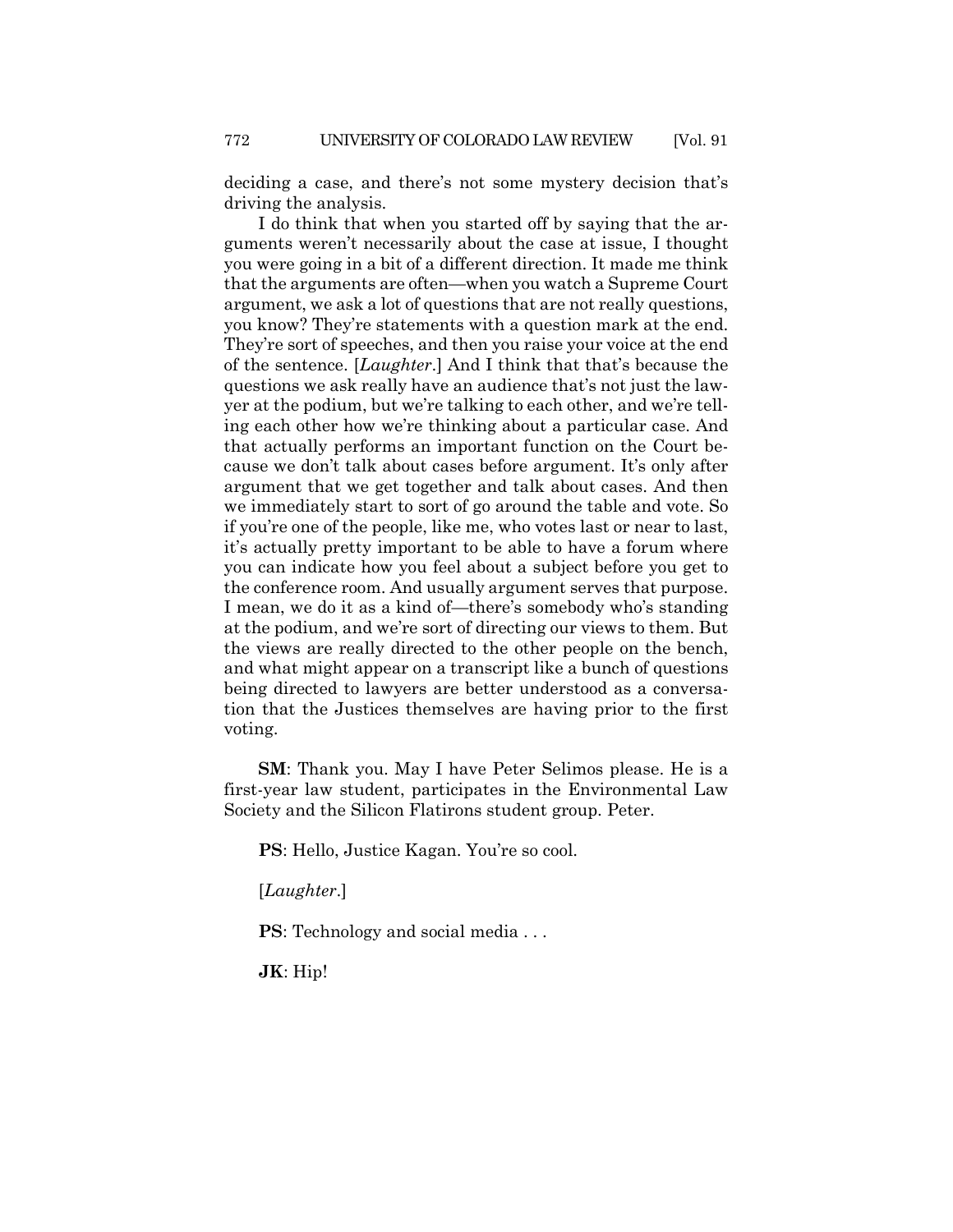**SM**: Yeah! The hippest Justice! This is why it happens, right? You just heard it.

**PS**: Technology and social media have exploded over the last several years. What impact has this technological revolution had on the Court and how it operates?

**JK**: None. [*Laughter*.] This is horrible. I'll qualify that: less than you might think. So when I clerked for the Court, I clerked for the Court in 1987, and then I came back in 2010—so twentythree years later. And in those twenty-three years, there had been this technological revolution, communications revolution. And I got to the Court and I thought, "It just has not touched the Court at all." The Second Circuit is in love with fax machines. The Second Circuit . . . the judges on the Second Circuit literally communicate with each other through faxes. And you might think that that's really funny, except the Supreme Court hasn't really gotten to faxes yet. [*Laughter*.] So the way we communicate with each other is we print out whatever it is we're writing, whatever memo we're writing. And we have, each of us has a person called a "chambers aide," and the chambers aide walks around the building and just delivers it. You know, in hard copy, in this kind of parchment-like paper.

Here are some good things about that: We never send emails that we regret afterwards because we never send emails at all. I mean, some of us, I think, are perfectly proficient in the use of technology *within* our chambers but not across chambers. And when we go, for example, into the conference room, nobody brings laptops—nobody brings any kinds of modern device. Except for one of us, and I'm not going to name names, whose phone continually goes off. But for the most part it's really a pen and paper kind of thing.

So, is this terrible? You know, the Court works remarkably well, notwithstanding that this is true. And so I don't feel dayto-day that it's like our operations could be much better if we started communicating with each other in different ways. I mean, within our chambers, our technology is perfectly adequate so that when I write an opinion and when my clerks do stuff for me, it's all good. I guess what strikes me about the technology question is just, this just goes to this question that I think I've kept coming back to about all the things that you have to keep in mind that you have to learn. I mean, if you wanted to put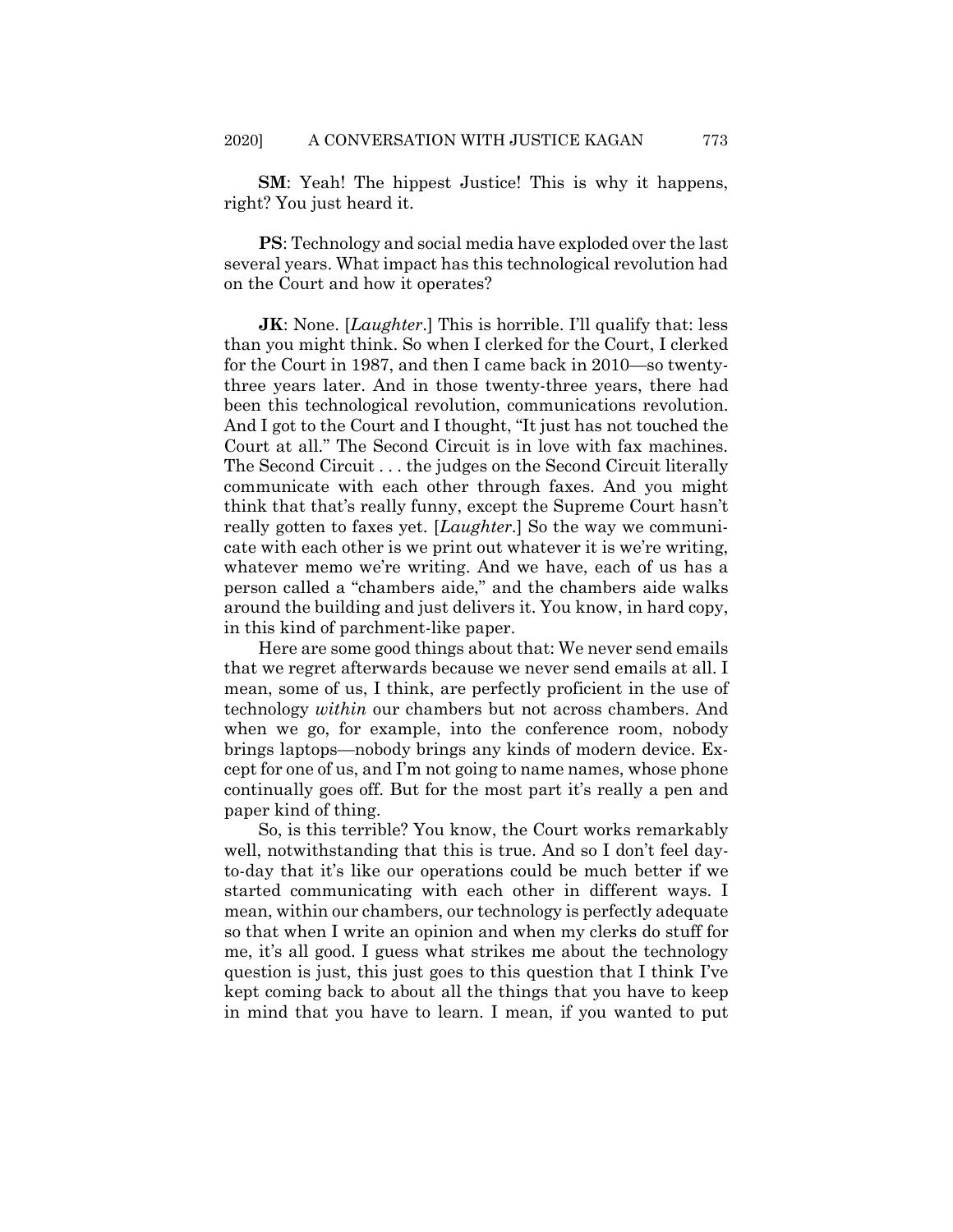together a court of the people who are most proficient in new technological developments, or new scientific developments for that matter, I doubt you would come up with the nine of us. [*Laughter*.] I mean for one thing we're just too old, you know. So it puts an extra burden on us, I think, to recognize that there's lots of new stuff that we don't know and to figure out how to learn about it before we make any mistakes. And I hope we all feel that responsibility, I think we do. And I think that there are plenty of ways even for people to whom all the stuff that you take for granted is a little bit of second language, even for those people to learn a lot about it and to be able to make good and wise decisions.

**SM**: Great, thank you. We have three more questions. Connor May, second-year law student, who is a member of the Environmental Law Society, Silicon Flatirons student group, and the International Law Student Association.

**CM**: Hello, thank you for being here. How do you see the role and the composition of the judicial branch changing at all in response to changes in the legislative and executive landscape? Are you concerned at all about a more contentious legislature and a stronger executive, and the effects of those, pressuring the Court further into the "political thicket" Justice Frankfurter predicted?

**JK:** Well, I don't know, we've had a contentious legislature and a strong executive in this country for a while, and I'm not sure that the Court—whether it's more or less contentious, or strong or less strong—I do not think that the Court should define its own role based on the fluctuations in what happens in the executive and the legislature. Which isn't to say that over long stretches of time developments in the political process surrounding us don't affect what the Court does—of course it does. But I wouldn't think that on a more short-term basis, that we should either curb ourselves, or either become less aggressive or more aggressive based on what happens to be happening at that moment in the political process. I think we should look after our own business.

**SM**: Okay, thank you. Chelsea Lauwereins is a third-year law student who is pursuing a career in public defense.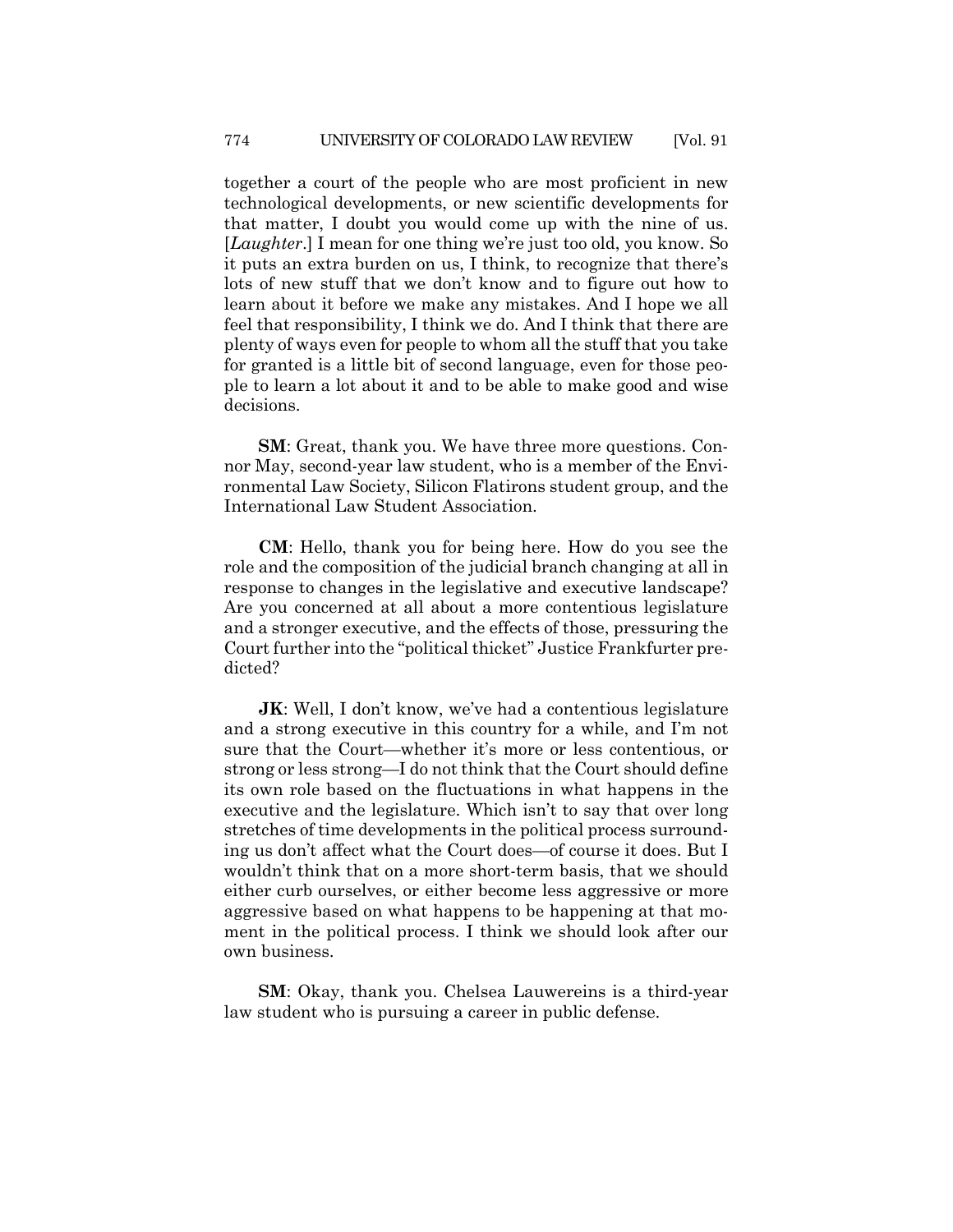**CL**: It's really wonderful to have you. I know we're all very honored. You've touched on this question already, but it is the question I submitted, so hopefully it allows you to expand on this a little bit. How do you feel the Court will change or be affected by the increasing use of party affiliation in nominations and appointments to the bench? Is there a way to maintain the neutrality required by the position with the increasing polarization of party ideals?

**JK:** Okay, I think we have talked about that. I think all of us wish that the confirmation process was less politicized. You know, I think all of us have in our heads some golden age where Justice Scalia and Justice Ginsburg were confirmed to the court by ninety-eight to zero votes because everybody understood that even though they had extremely different views, they were both brilliant and they both were people of great integrity and independence and wisdom. I mean, all of us sort of look back at those times and say, *That's how the process should work*. And you know, rather than these sort of pitched battles between parties where every nominee gets sent up and praised for a few votes from the party that's not the party of the President who appointed. Now, I got four or five, I think, Republican votes. Not very many. And it's been like that for a considerable period of time. Boy, I'd have to be a smarter person to know how to get back to those days, and a lot of water has been under the bridge, if that's the expression. And in the end, that's something for Congress to decide.

**SM**: Thank you. Last but not least, Javon Quarles is a second-year law student, co-president of the Black Law Students Association, and a member of the Veterans Law Society.

**JQ**: So first, thank you for being here. So my question is, you had the wonderful fortune of clerking for Justice Thurgood Marshall. You described him as the greatest lawyer of the 20th century. What was it like to clerk for him? And what has been his impact on you? And what was the most meaningful experience that you had with him?

**JK:** I think for sure he was the greatest lawyer of the 20th century. In two respects. I mean first, I think if you ask about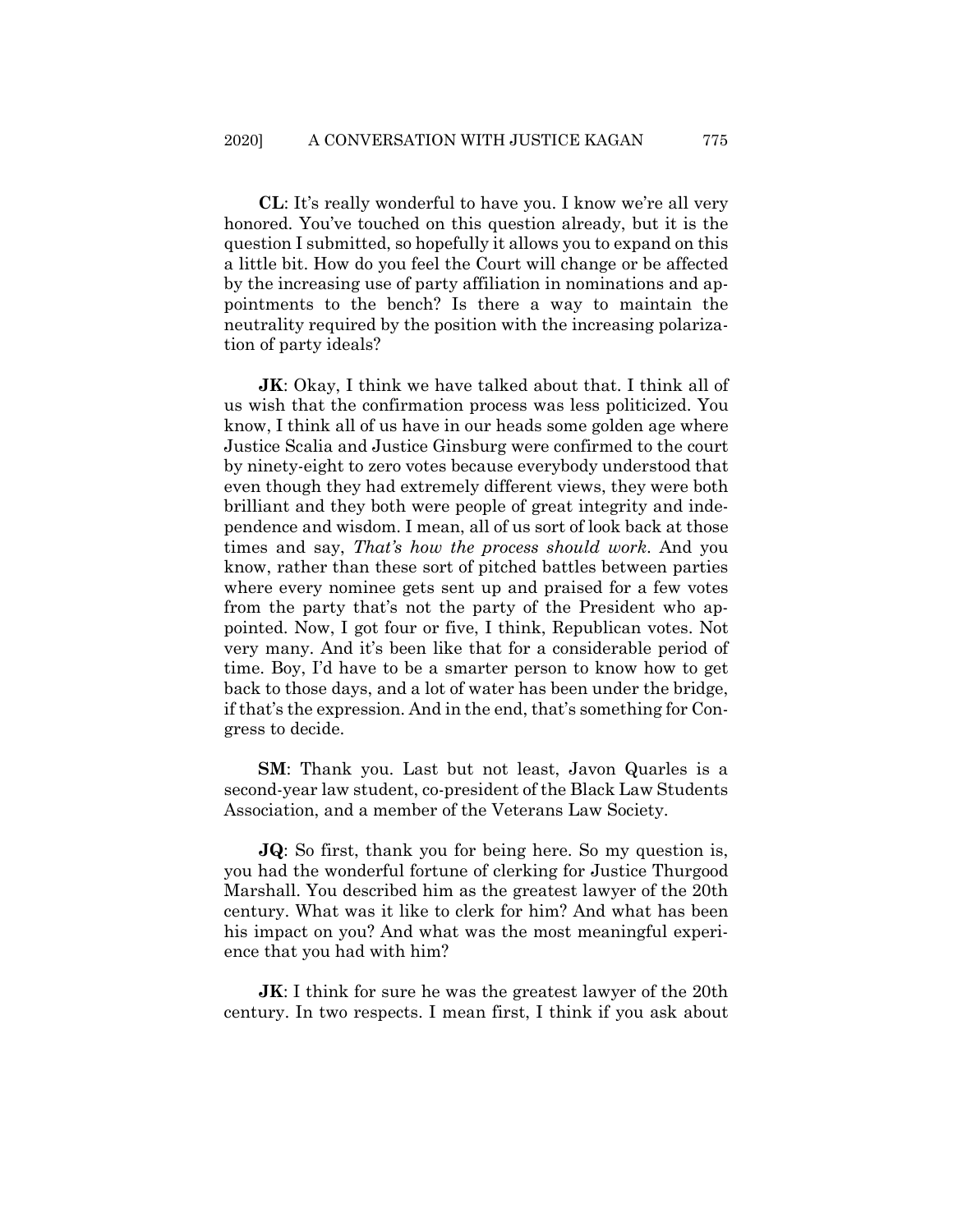great lawyers it's like, *Well, who did the most justice in their lives?* I don't know of anybody in the 20th century who did more justice as a lawyer than Thurgood Marshall did. [*Applause*.] And then he was just a phenomenal lawyer. He was a lawyer of a kind you don't really see anymore. I mean, we've become a kind of very specialized profession, so the people who do appellate work don't do trials and vice versa. And the people who do civil cases don't do criminal cases and vice versa. And he did everything. He argued almost twenty cases before the Supreme Court. Won almost all of them. But at the same time, he would crisscross the South, the Jim Crow South, you know. Stopping in these little towns with these small courthouses and represent people who were being charged with criminal offenses. You know, mostly African American defendants being tried by white juries. And he would be their trial lawyer, and then the next day he would go back up to the august halls of the Supreme Court, and then the next day he would go back down to Mississippi, and on and on and on—until he broke the back of the Jim Crow system. And you could see why he was so good at all these different kinds of lawyering.

He just had an ability to get to the heart of a problem, to see sort of straight through to what was most important in any legal issue. And he kept his eyes on the prize for his entire career, to use that expression. I mean, he didn't let himself be distracted. He had a strategy for how he wanted to go about fighting the fight for racial equality. So he was a strategic thinker, but he could also do all the little stuff. You know, he was a forest *and* a trees person. He was really quite remarkable in that way, in blending qualities that very few people can blend.

The most amazing part of clerking for him was that in addition to everything else he was, he was the world's best storyteller. I've never heard anybody tell stories better. He had all these voices that he did, he was a mimic, he did accents and voices, and he did faces. He had the most kind of mobile face and he was not embarrassed to do all these crazy kinds of expressions. And then he had the world's best stories and the world's most important stories—whether it was about his boyhood in segregated Baltimore or his time at Howard Law School where he met Charles Hamilton Houston and together they started really developing the strategy that led to the eradication of Jim Crow. Or all the stories that came out of his time at the Legal Defense Fund. Stories about other civil rights leaders. Stories